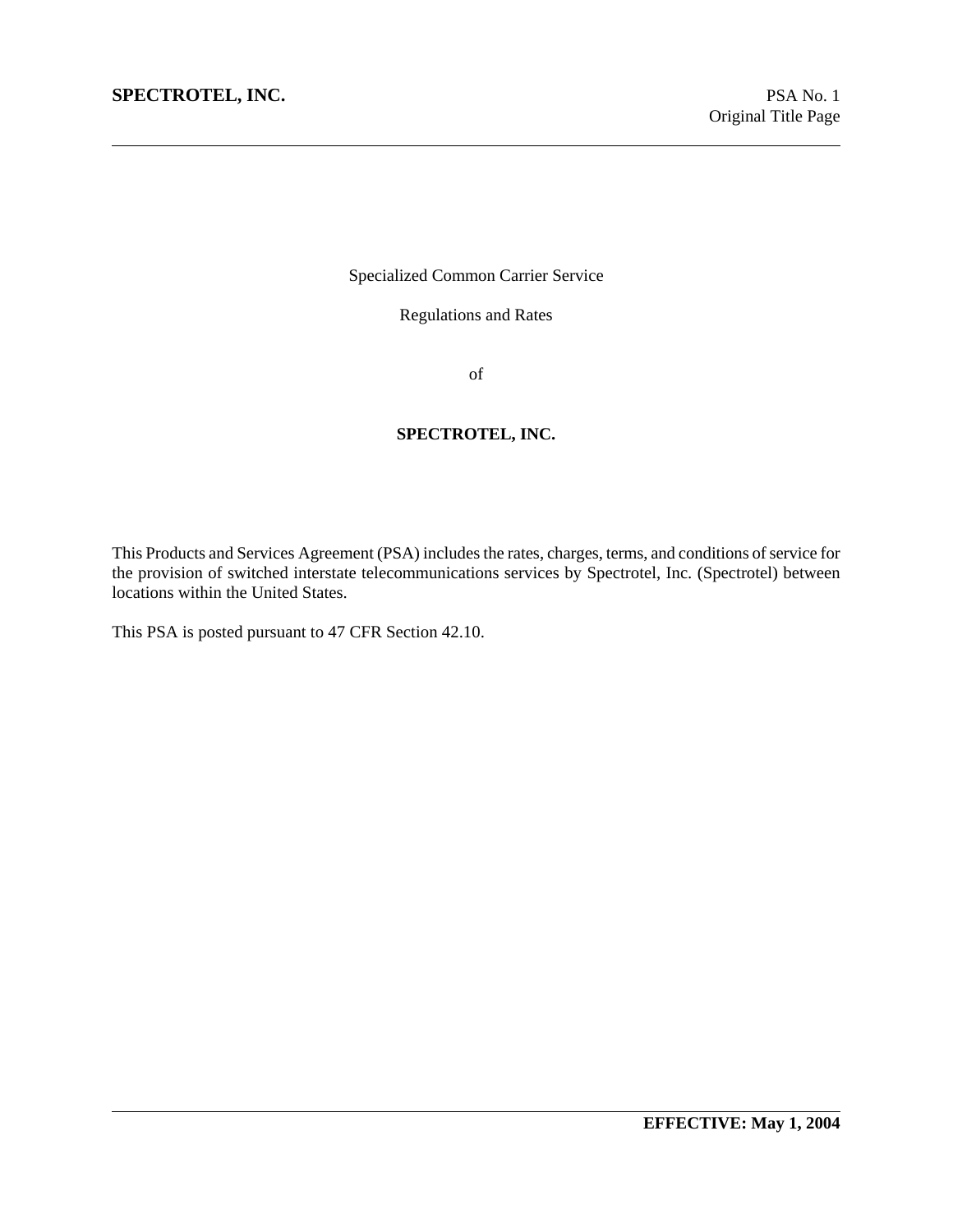## **CHECK SHEET**

The Title Page and pages listed below of this PSA are effective as of the date shown. Revised sheets contain all changes from the original PSA that are in effect as of the date indicated.

| <b>PAGE</b>                                     | <b>REVISION</b> |        |
|-------------------------------------------------|-----------------|--------|
| Title                                           | Original        |        |
| 1                                               | Sixth           |        |
|                                                 | Original        |        |
|                                                 | Original        |        |
|                                                 | Original        |        |
| $\begin{array}{c} 2 \\ 3 \\ 4 \\ 5 \end{array}$ | Original        |        |
| 6                                               | Original        |        |
| $\overline{7}$                                  | Original        |        |
| 8                                               | Original        |        |
| 9                                               | Original        |        |
| 10                                              | Original        |        |
| 11                                              | Original        |        |
| 12                                              | Original        |        |
| 13                                              | Second          |        |
| 14                                              | Second          |        |
| 15                                              | Original        |        |
| 16                                              | First           |        |
| 17                                              | Original        |        |
| 18                                              | Original        |        |
| 19                                              | First           |        |
| 20                                              | Original        |        |
| 21                                              | Original        |        |
| 22                                              | Original        |        |
| 23                                              | Original        |        |
| 24                                              | Original        |        |
| 25                                              | Original        |        |
| 26                                              | Original        |        |
| 27                                              | Second          | $\ast$ |
| 28                                              | Original        |        |
| 29                                              | Original        |        |
| 30                                              | Original        |        |
| 31                                              | Original        |        |
| 32                                              | Original        |        |
|                                                 |                 |        |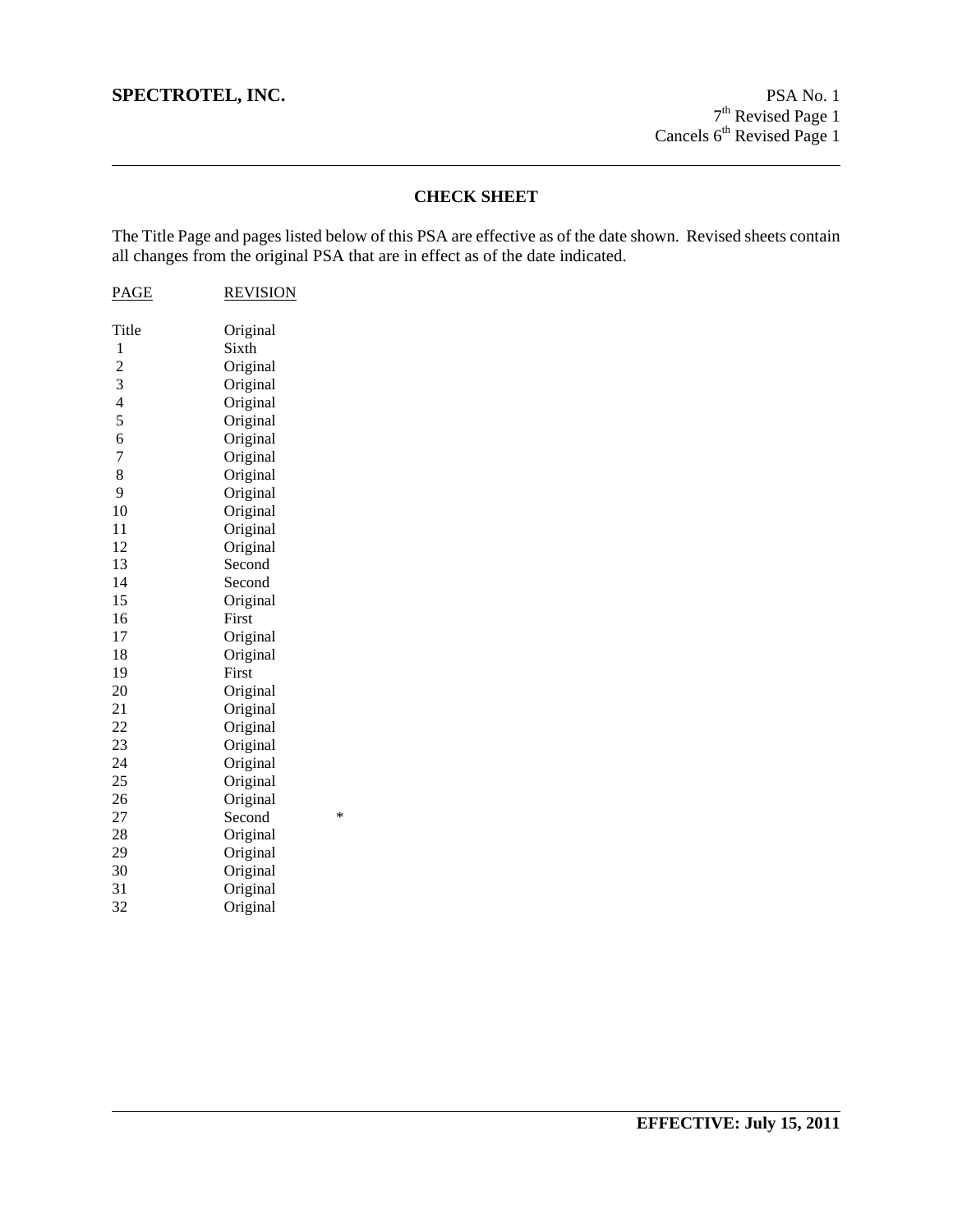# **TABLE OF CONTENTS**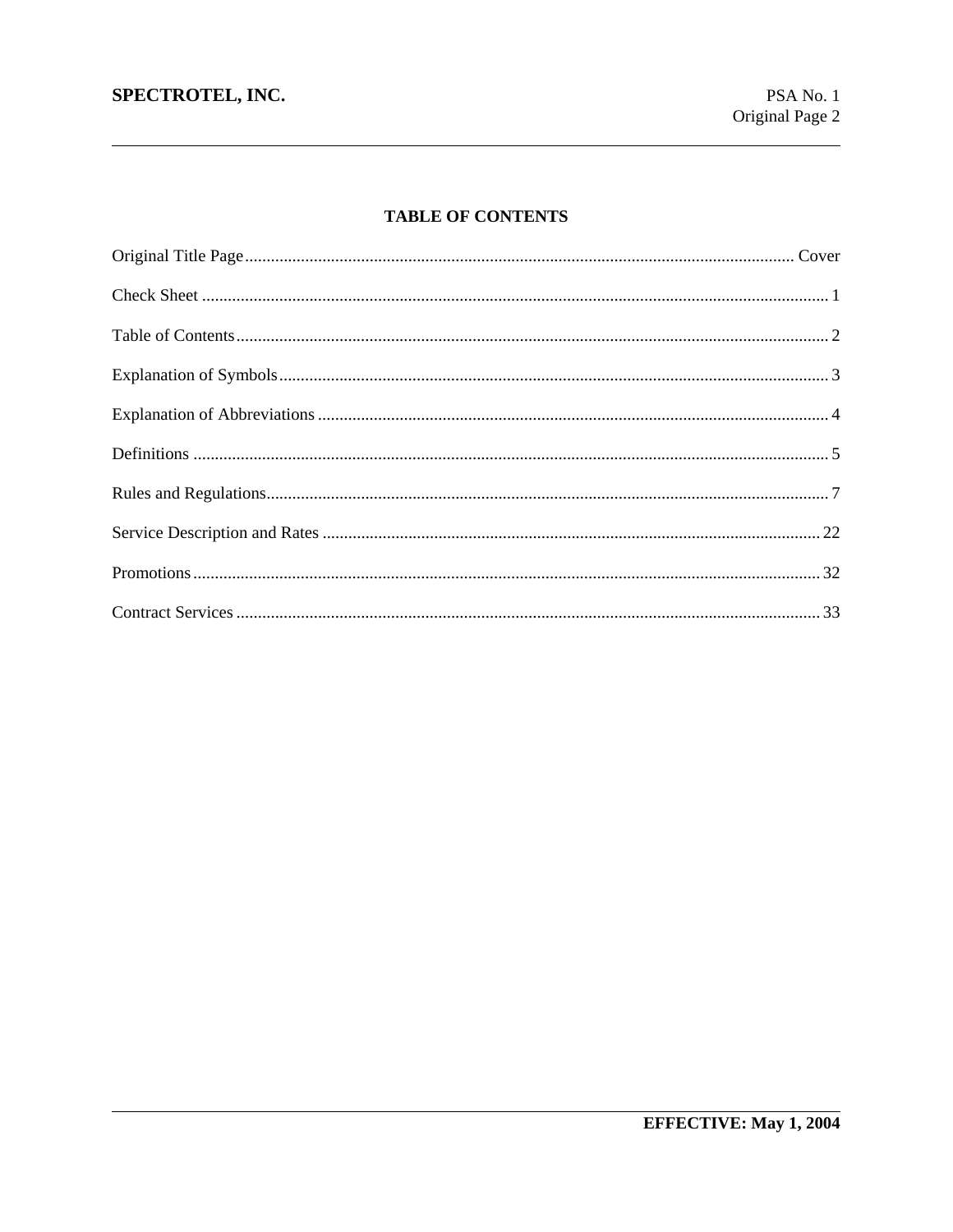### **EXPLANATION OF SYMBOLS**

- **(C)** To signify changed listing, rule, or condition which may affect rates or charges.
- **(D)** To signify discontinued material, including listing, rate, rule, or condition.
- **(I)** To signify an increase.
- **(M)** To signify material relocated from or to another part of PSA schedule with no change in text, rate, rule or condition.
- **(N)** To signify new material including listing, rate, rule or condition.
- **(R)** To signify reduction.
- **(S)** To signify reissued material.
- **(T)** To signify change in wording of text but not change in rate, rule, or condition.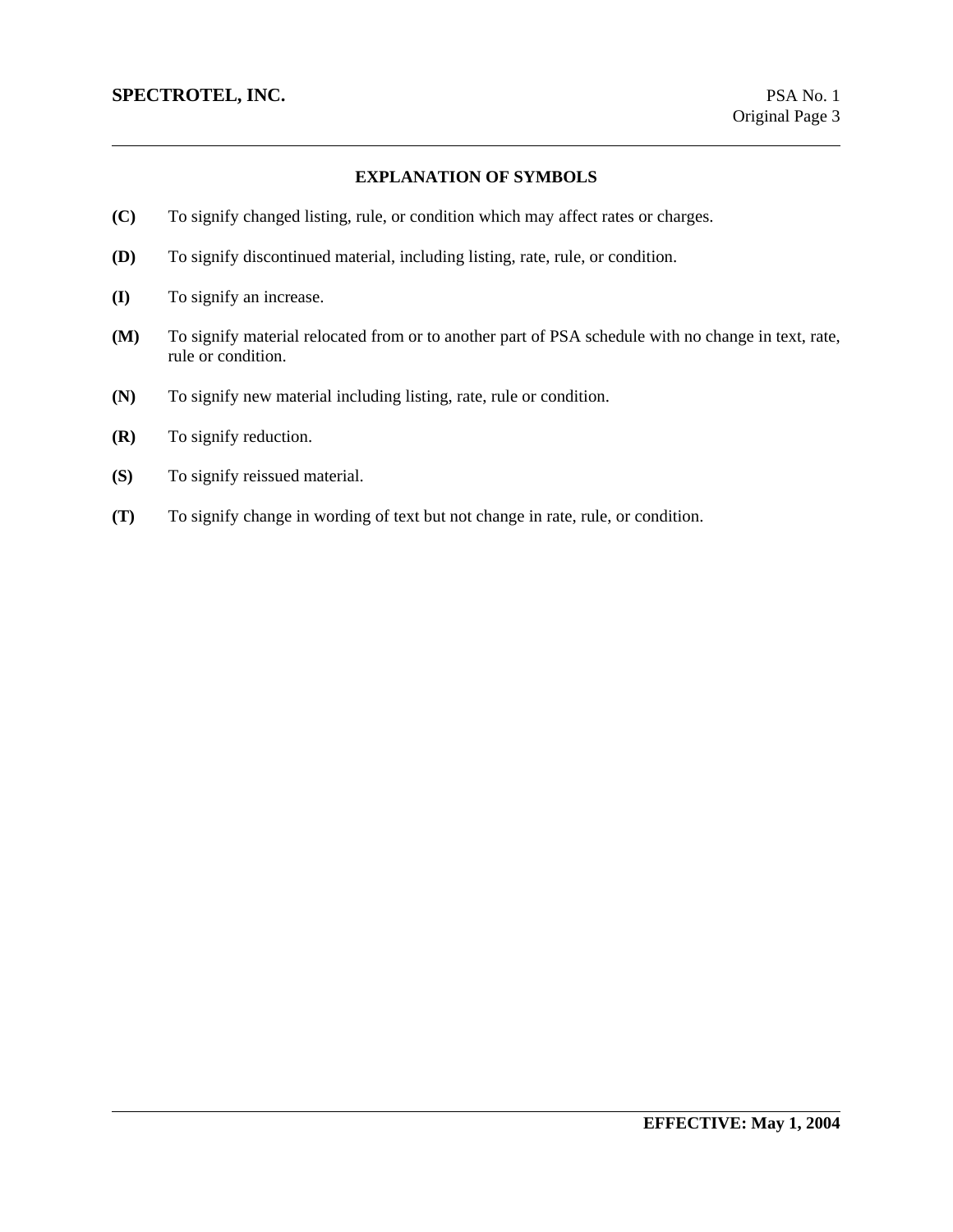## **EXPLANATION OF ABBREVIATIONS**

- **LATA** Local Access and Transport Area. A geographic area established by the US District Court for the District of Columbia in Civil Action No. 17-49, within which a Local Exchange Company provides communications services.
- **LEC** Local Exchange Company.
- **NECA** National Exchange Carriers Association.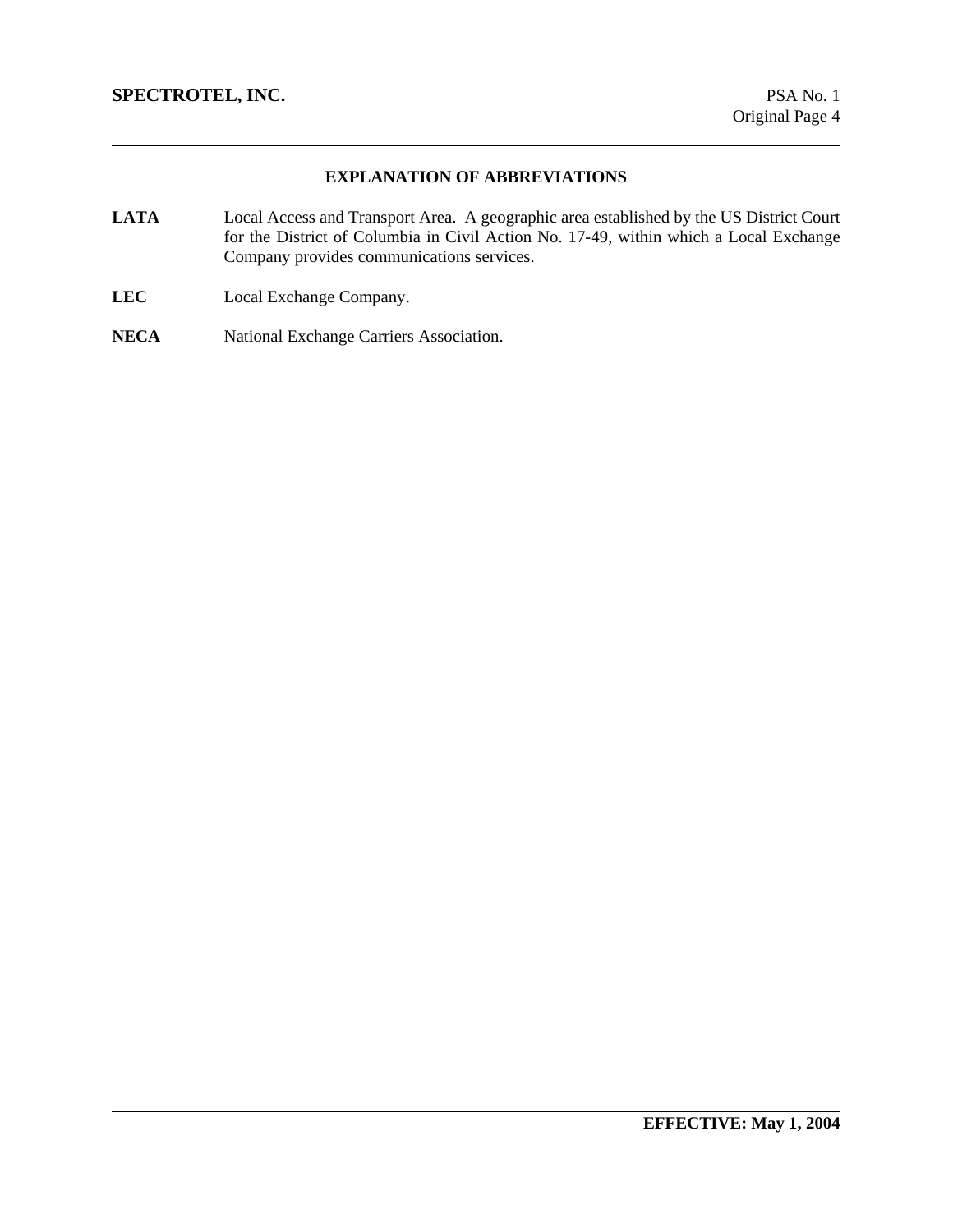### **SECTION 1 - DEFINITIONS**

**Access Line** - An arrangement which connects the Customer's telephone to a Spectrotel designated switching center or point of presence.

**Authorization Code** - A pre-defined series of numbers to be dialed by the Customer or Authorized User upon access to the Carrier's Travel Service network to identify the caller and validate the caller's authorization to use the services provided.

**Authorized User** - A person, firm, corporation, or any other entity authorized by the Customer to utilize the Carrier's service under the terms and conditions of this PSA. The Customer remains responsible for payment of services.

**Commission** - Federal Communications Commission.

**Company or Carrier** – Spectrotel, Inc. unless otherwise clearly indicated by the context.

**Customer** - The person, firm, corporation or other entity which orders, cancels, amends or uses service and is responsible for payment of charges and compliance with the Company's PSA.

**Equal Access** - A form of dialed access provided by local exchange companies whereby interexchange calls dialed by the Customer are automatically routed to the Company's network. Pre subscribed Customers may also route interexchange calls to the Company's network by dialing an access code supplied by the Company.

**Initial And Additional Period** - The Initial Period denotes the interval of time allowed at the rate specified for a connection between given service points. The Additional Period denotes the interval of time used for measuring and charging for time in excess of the Initial Period.

**Premises** - The physical space designated by the Customer for the termination of the Company's service.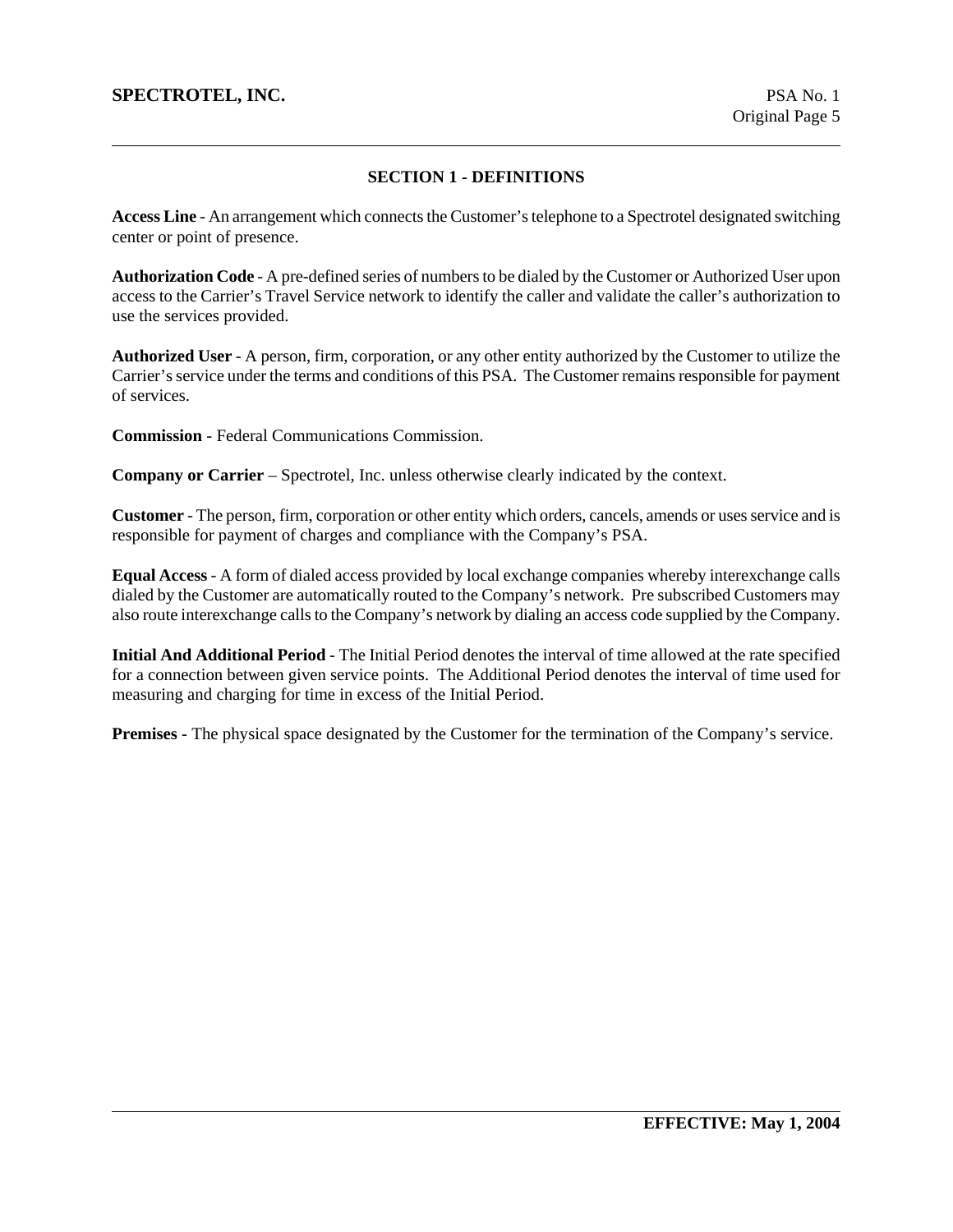### **SECTION 1 - DEFINITIONS, (CONT'D.)**

**Serving Wire Center** - A specified geographic point from which the vertical and horizontal coordinate is used in calculation of airline mileage.

Spectrotel - used throughout this PSA to refer to Spectrotel, Inc.

**Subscriber** - See Customer.

**Switched Access Origination/Termination** - Where access between the customer and the interexchange carrier is provided on local exchange company Feature Group circuits and the connection to the customer is a LEC-provided business or residential access line. The cost of switched Feature Group access is billed to the interexchange carrier.

**Travel Card Call** - A service whereby the Customer or Authorized User dials all of the digits necessary to route and bill a call placed from a location other than his/her residence or normal place of business. Service is accessed via a "1-800", or other access code dialing sequence.

**United States** - The forty-eight states contained within the mainland United States, the District of Columbia, Alaska, Hawaii, Puerto Rico and the U.S. Virgin Islands.

**V & H Coordinates** - Geographic points which define the originating and terminating points of a call in mathematical terms so that the airline mileage of the call may be determined. Call mileage may be used for the purpose of rating calls.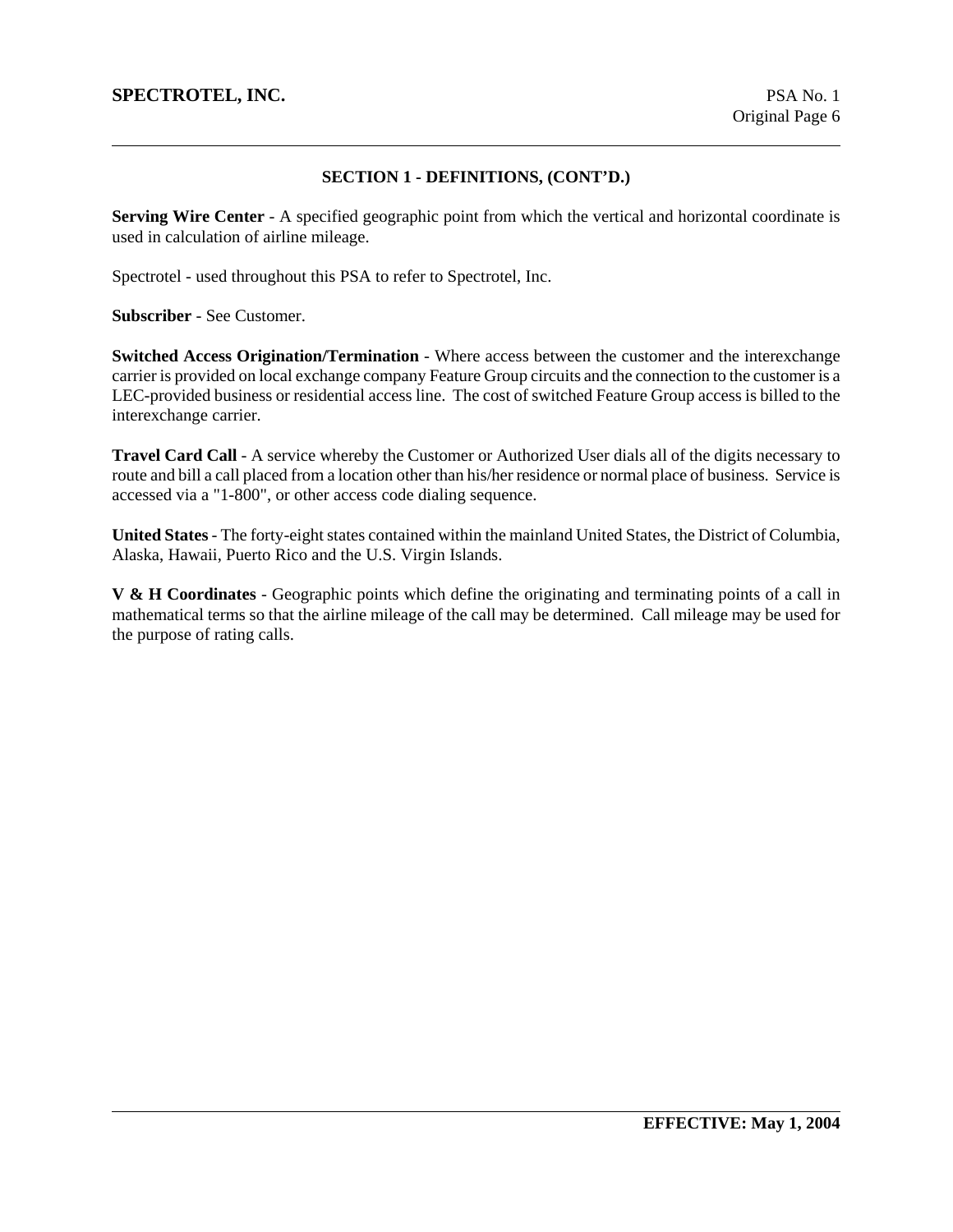### **SECTION 2 - RULES AND REGULATIONS**

## **2.1 Undertaking of Spectrotel, Inc.**

Spectrotel services and facilities are furnished for communications originating within the United States under terms of this PSA. The Company's services and facilities are available twenty-four (24) hours per day, seven (7) days per week.

Spectrotel arranges for installation, operation, and maintenance of the communications services provided in this PSA for Customers in accordance with the terms and conditions set forth under this PSA. Spectrotel may act as the Customer's agent for ordering access connection facilities provided by other carriers or entities, when authorized by the Customer.

#### **2.2 Use**

Services provided under this PSA may be used by the Customer for any lawful telecommunications purpose for which the service is technically suited.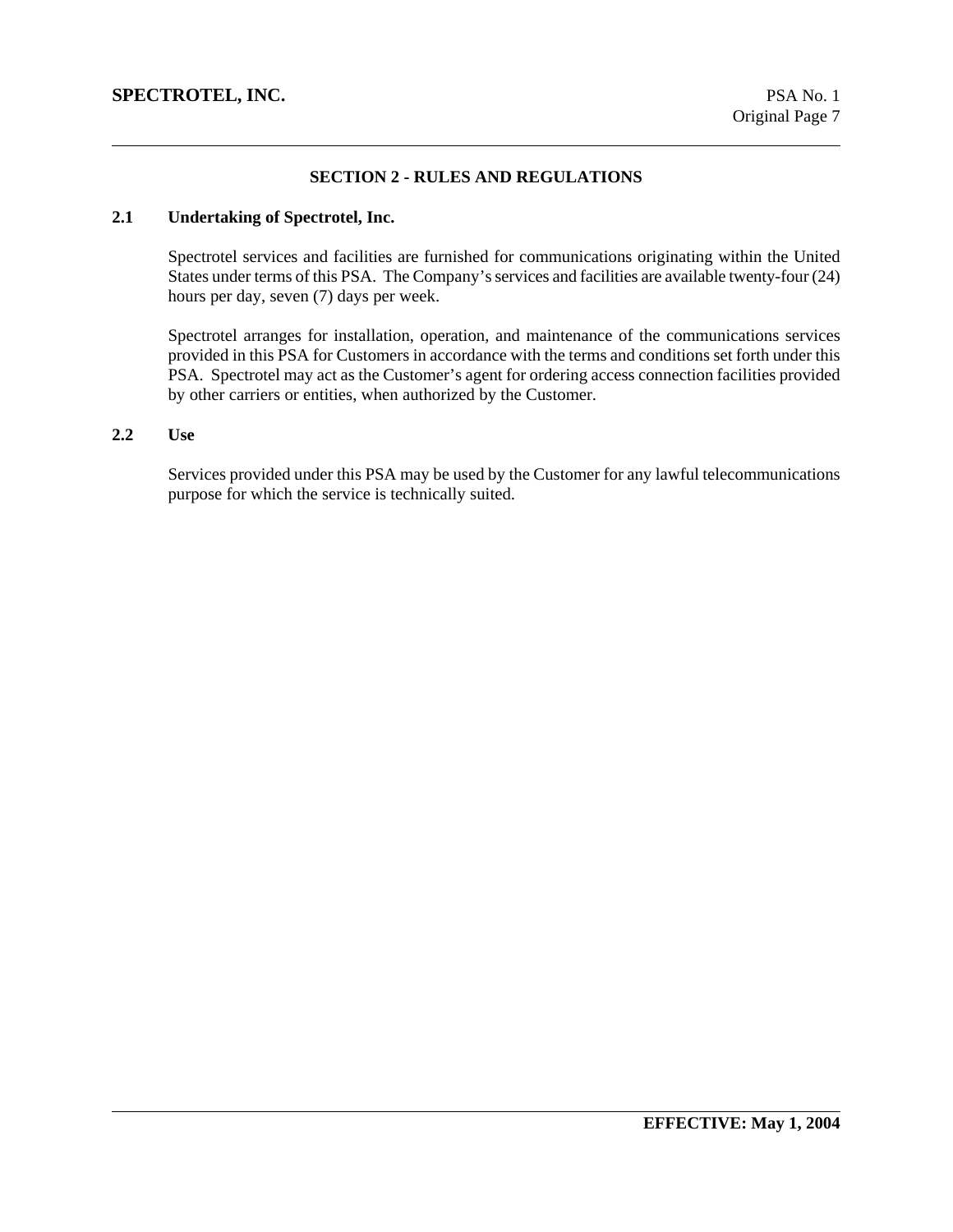## **2.3 Limitations**

- **2.3.1** Service is offered subject to the availability of the necessary facilities and/or equipment and subject to the provisions of this PSA. The Company may decline applications for service to or from a location where the necessary facilities or equipment are not available. The Company may discontinue furnishing service in accordance with the terms of this PSA.
- **2.3.2** The Company reserves the right to discontinue service when necessitated by conditions beyond its control, or when the Customer is using the service in violation of the provisions of this PSA, or in violation of the law.
- **2.3.3** The Company does not undertake to transmit messages, but offers the use of its facilities when available, and will be liable for errors in transmission or for failure to establish connection.
- **2.3.4** The company reserves the right to discontinue service, limit service, or to impose requirements on Customers as required to meet changing regulatory or statutory rules and standards, or when such rules and standards have an adverse material affect on the business or economic feasibility of providing service, as determined by Spectrotel in its reasonable judgment.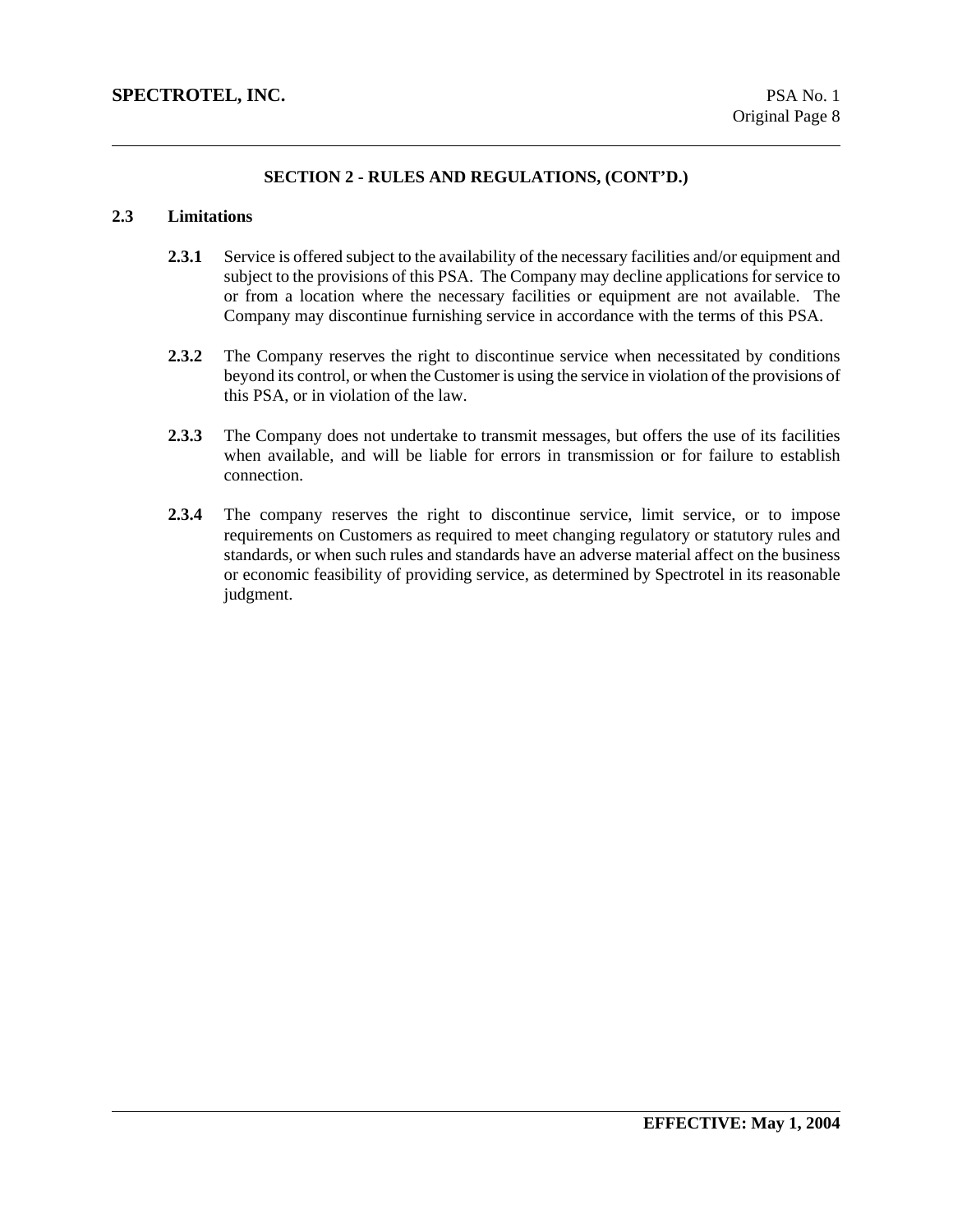# **2.4 Assignment or Transfer**

All service provided under this PSA is directly or indirectly controlled by the Company and neither the Customer nor the Authorized Users may transfer or assign the use of service without the express prior written consent of the Company. Such transfer or assignment shall only apply where there is no interruption of the use or location of service. All terms and conditions contained in this PSA shall apply to all such permitted transferees or assignees, as well as all conditions of service.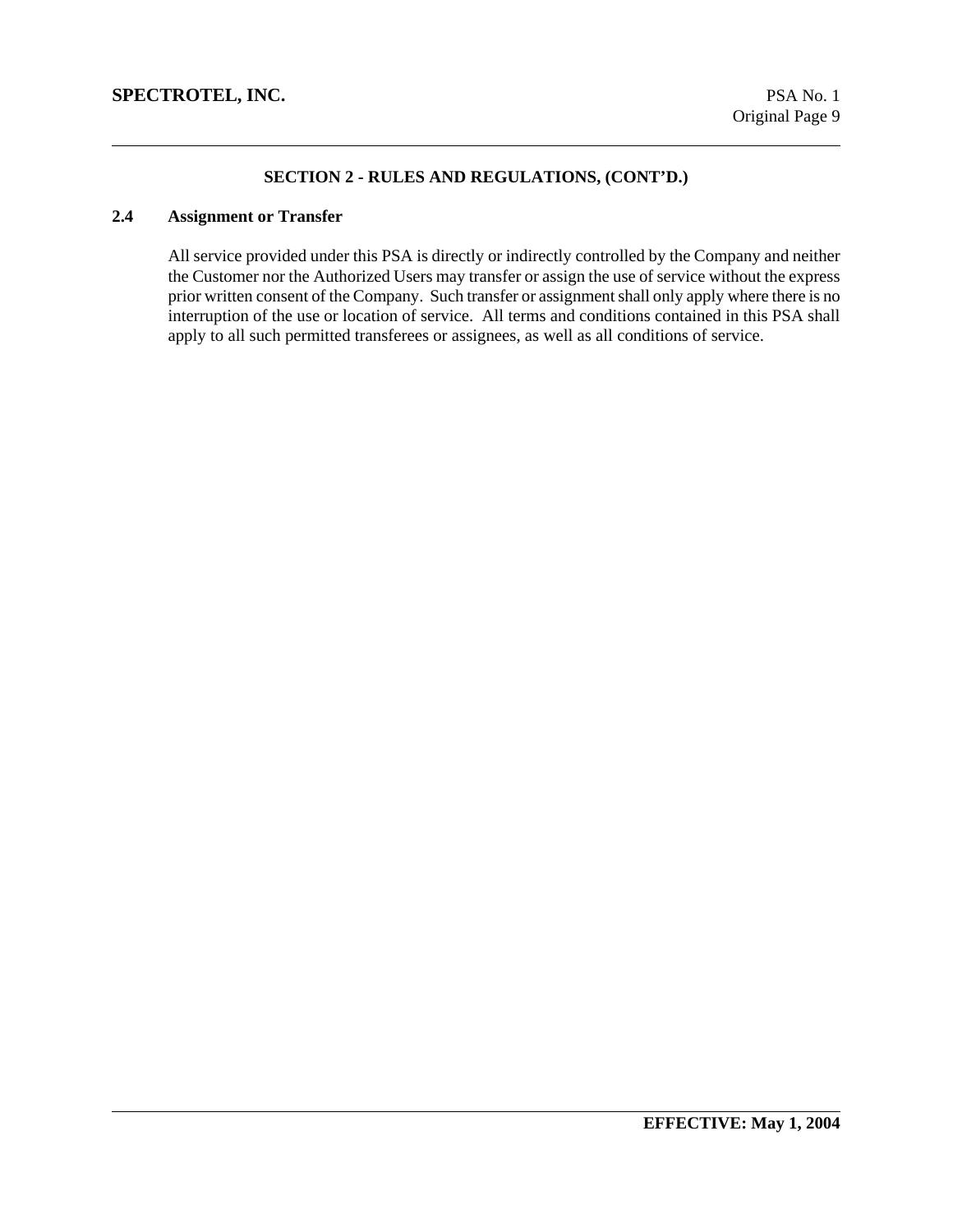# **2.5 Liability**

- 2.5.1 The liability of the Company for damages of any nature arising from errors, mistakes, omissions, interruptions, or delays of the Company, its agents, servants, or employees, in the course of establishing, furnishing, rearranging, moving, terminating, maintaining, restoring, or changing the service or facilities or equipment shall not exceed an amount to the charges applicable under this PSA (calculated on a proportionate basis where appropriate) to the period during which such error, mistake, omission, interruption or delay occurs.
- **2.5.2** In no event shall the Company be liable for any incidental, indirect, special, or consequential damages (including lost revenue or profits) of any kind whatsoever regardless of the cause of foresee ability thereof.
- **2.5.3** When the services or facilities of other common carriers are used separately or in conjunction with the Company's facilities or equipment in establishing connection to points not reached by the Company's facilities or equipment, the Company shall not be liable for any act or omission of such other common carriers or their agents, servants or employees.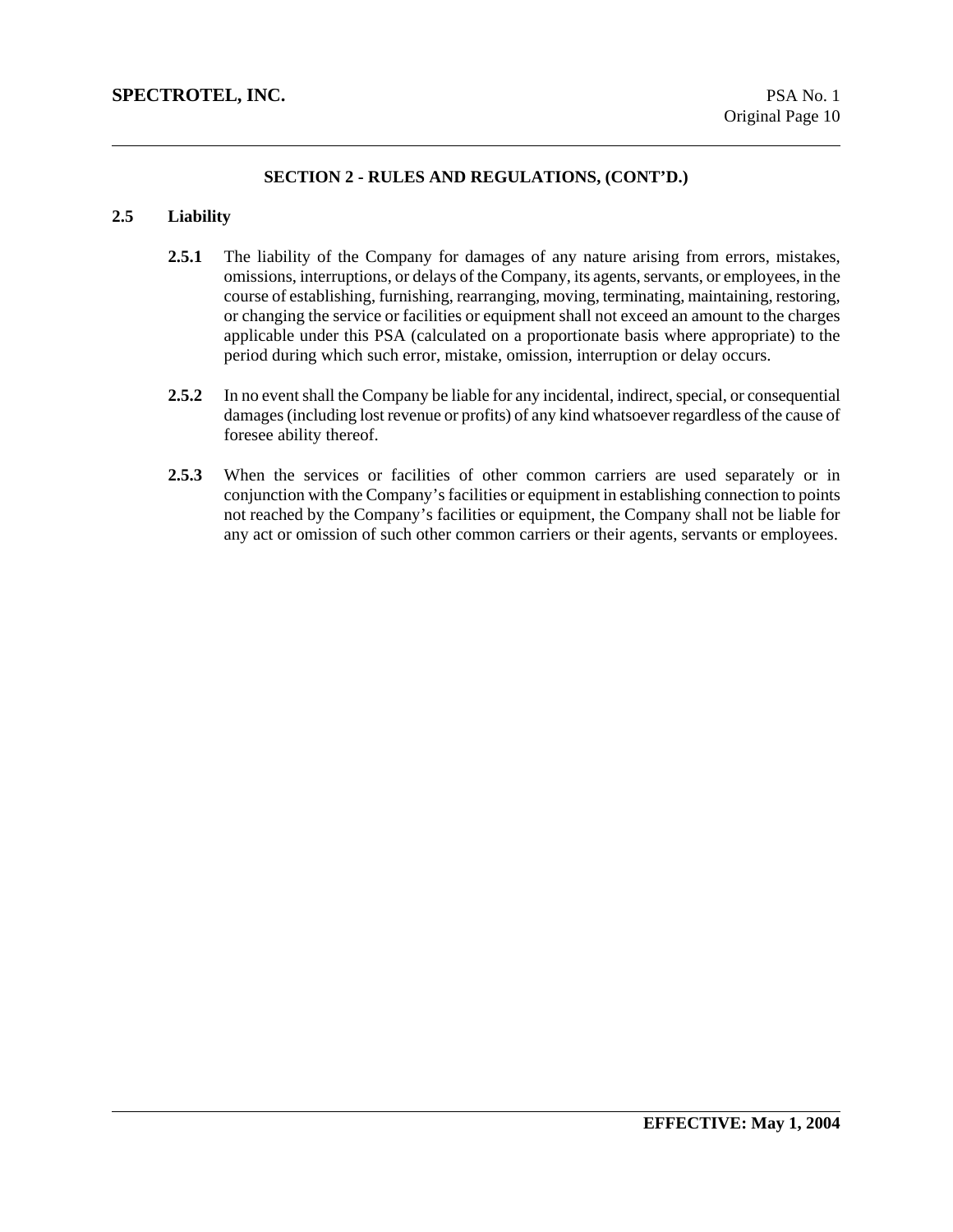## **2.5 Liability, (cont'd.)**

- **2.5.4** The Company shall not be liable for any failure of performance hereunder if such failure is due to any cause or causes beyond the reasonable control of the Company. Such causes shall include, without limitation, acts of God, fire, explosion, vandalism, cable cut, storm or similar occurrence, any law, order, regulation, direction, action or request of the United States government or of any other government or of any civil or military authority, national emergencies, insurrections, riots, wars, strikes, lockouts or work stoppages or other labor difficulties, supplier failures, shortages, breached or delays, or preemption of existing service to restore service in compliance with the Commission's Rules and Regulations.
- **2.5.5** The Company shall not be liable for interruptions, delays, errors, or defects in transmission, or for any injury whatsoever, caused by the Customer, the Customer's agents, or Authorized Users, or by facilities or equipment provided by the Customer.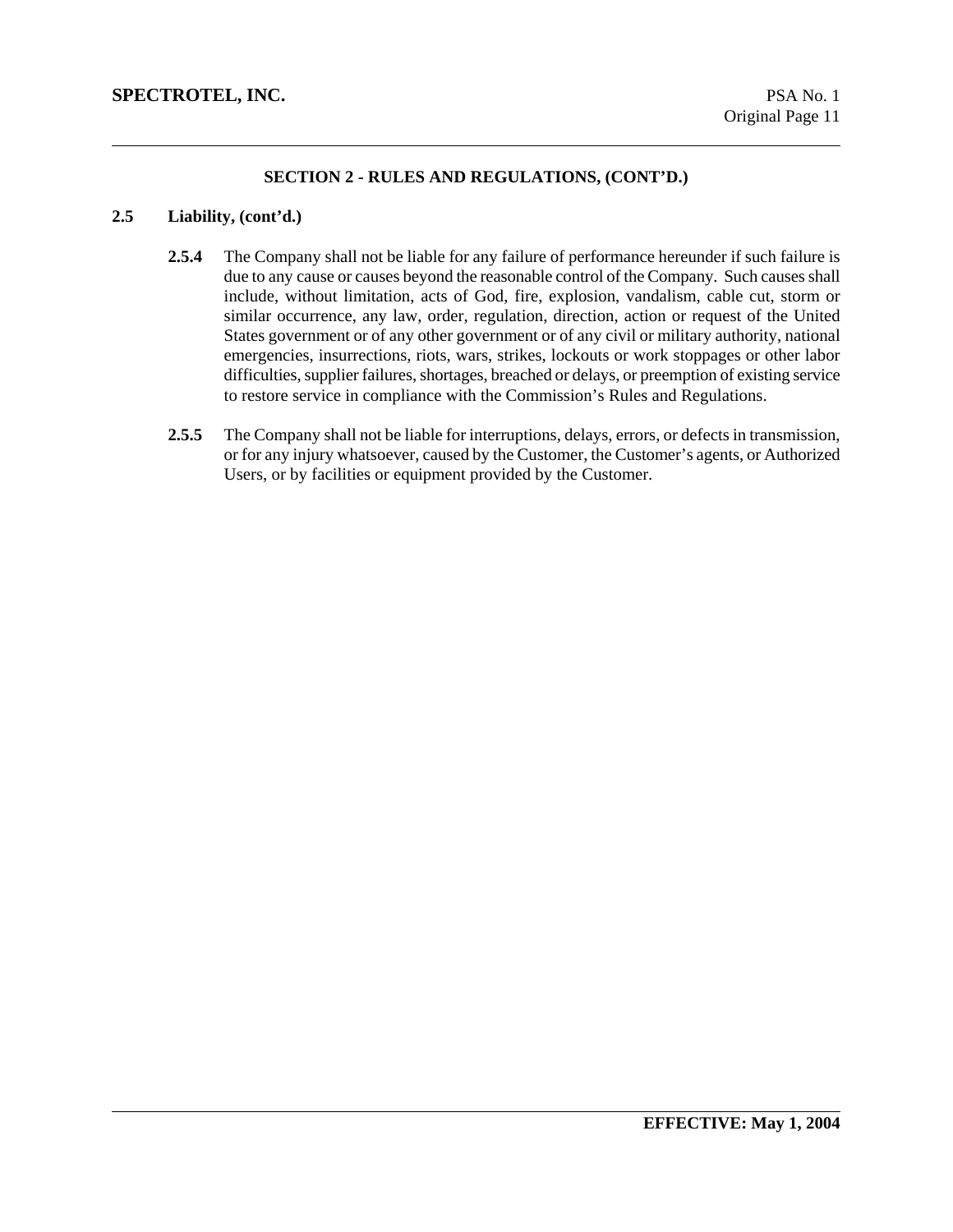#### **2.5 Liability, (cont'd.)**

- **2.5.6** The Customer shall indemnify, defend and hold harmless the Company (including the costs of reasonable attorney's fees) against:
	- (a) Claims for libel, slander, infringement of copyright or unauthorized use of any trademark, trade name or serviceman arising out of the material, data, information, or other content transmitted over the Company's facilities or equipment;
	- (b) Claims for patent infringement arising from combining or connecting the Company's facilities or equipment, apparatus or systems of the Customer; and
	- (c) All other claims (including, without limitation, claims for damage to any business or property, or injury to, or death of, any person) arising out of any act or omission of the Customer, the Customer's agents or Authorized Users, in connection with any service or facilities or equipment provided by the Company.

#### **2.6 Minimum Period**

The minimum period for which services are provided and for which rates and charges are applicable is one (1) monthly unless otherwise specified in this PSA or by mutually agreed upon contract. When a service is discontinued prior to the expiration of the minimum period, charges are applicable, whether the service is used or not.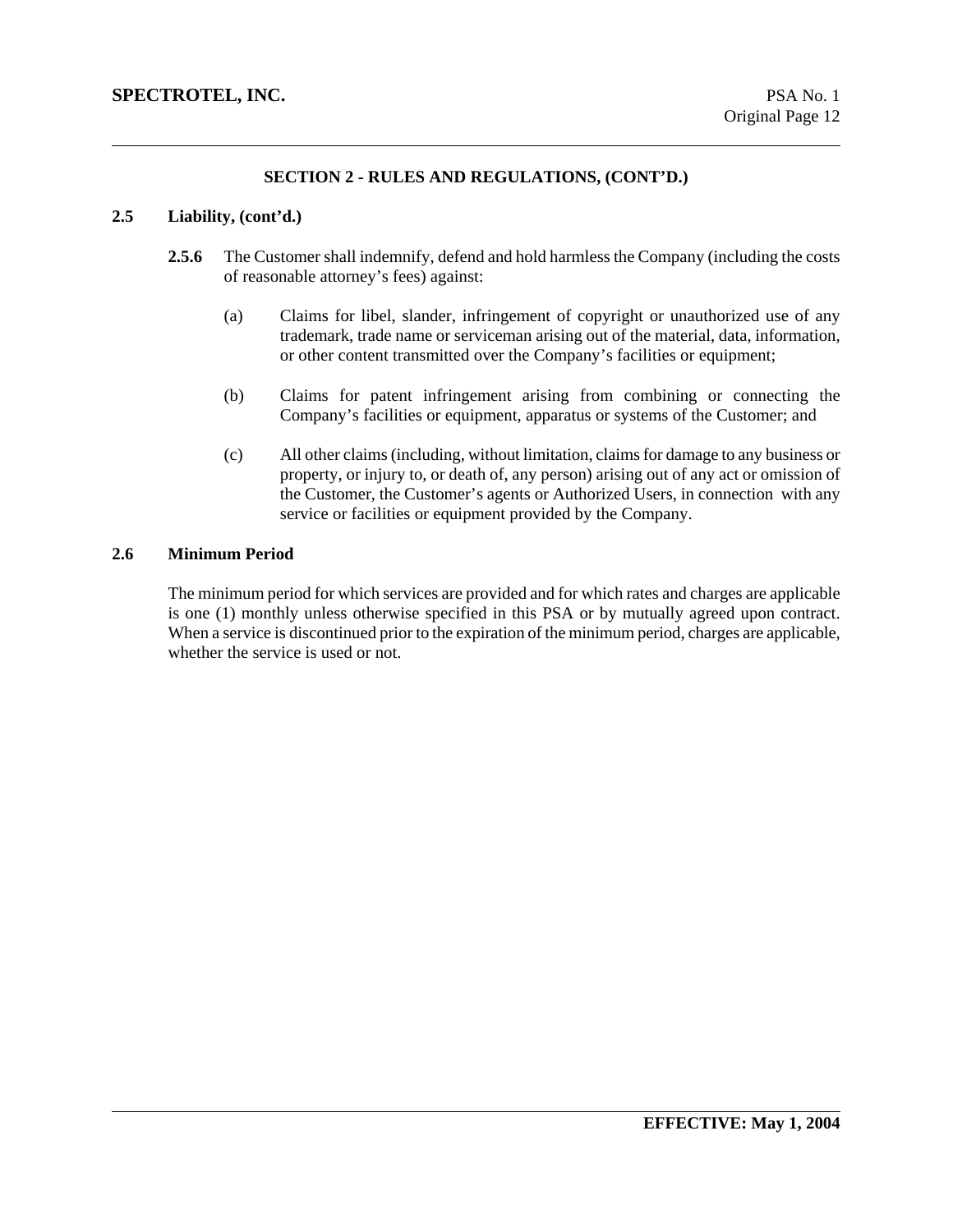#### **2.7 Billing and Payment for Service**

#### **2.7.1 Responsibility for Charges**

Charges for installations, service connections, moves, rearrangements, and prepaid services, where applicable, are payable upon demand to the Company or its authorized agent. Billing thereafter will include recurring charges and actual usage as defined in this PSA.

The Customer is responsible for payment of all charges for services and equipment furnished to the Customer for transmission of calls via the Company.

### **2.7.2 Account Maintenance Fee**

 The Account Maintenance Fee is a monthly charge per account assessed to the end user for costs associated with activation and maintaining a customer's account. This fee covers the cost related to the setup of customers account, ongoing account billing and maintenance, account administration, security, privacy, record maintenance and tax administration.

Per Account, Per Month  $$2.75$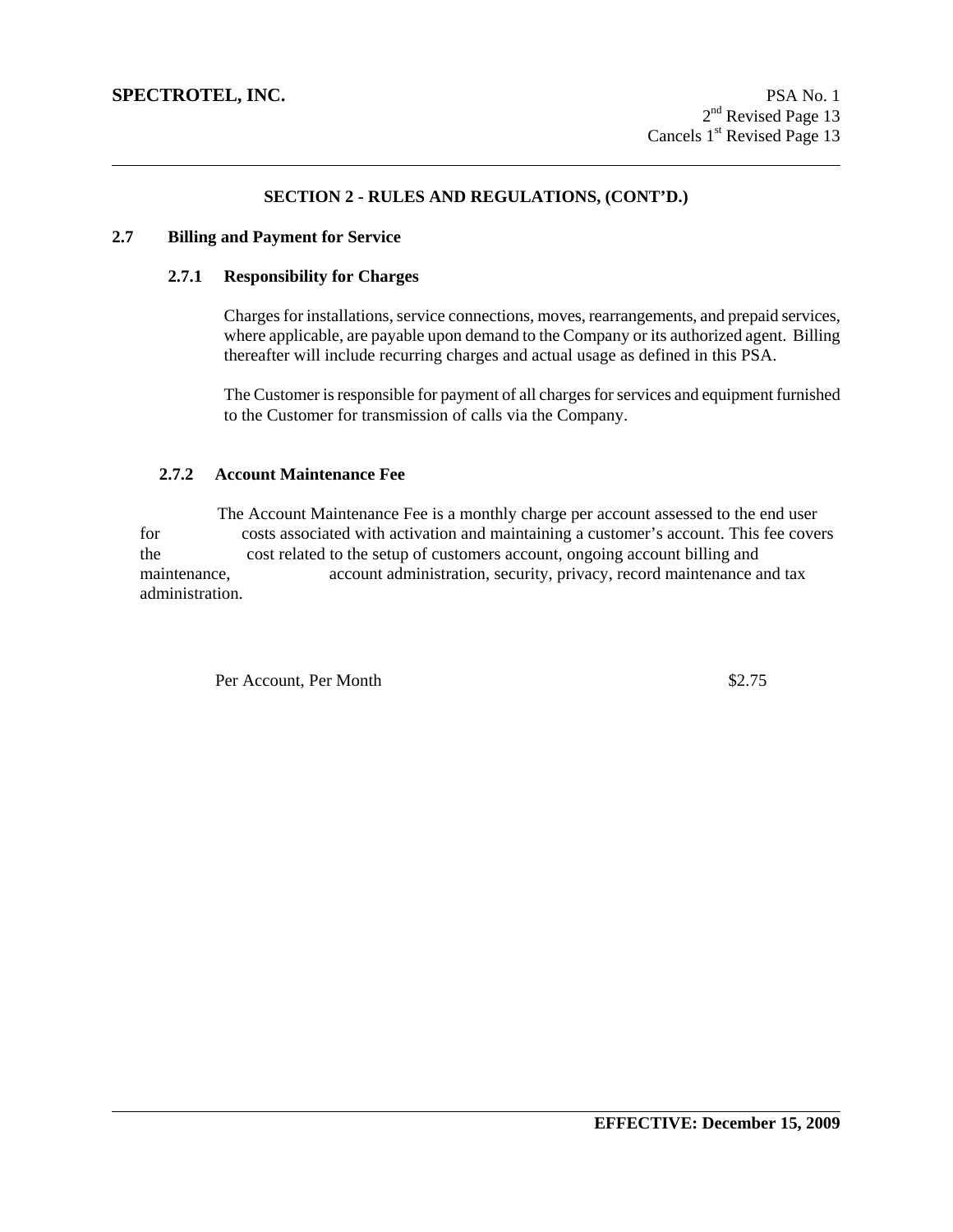#### **2.7 Billing and Payment for Service, (cont'd.)**

#### **2.7.2 Payment for Service**

All charges due by the Customer are payable to the Company or any agent duly authorized to receive such payments. Any objections to billed charges must be promptly reported to the Company or its billing agent. Adjustments to Customers bills shall be made to the extent that circumstances exist which reasonably indicate that such changes are appropriate.

#### **2.7.2.1 Paper Statement Fee**

Customers will be given the option to select electronic billing through the Internet on a nondiscriminatory basis. Customers who do not elect to receive offered electronic billing will be subject to a monthly paper bill fee.

|        | <b>Residential Accounts</b> |             | <b>Up to Two Business Lines</b> |                       | Three or more |
|--------|-----------------------------|-------------|---------------------------------|-----------------------|---------------|
|        |                             |             |                                 | <b>Business Lines</b> |               |
| \$1.75 | (D)                         | $$2.25$ (I) |                                 | $$3.00$ (I)           |               |

### **2.7.3 Late Payment Fees**

The Company reserves the right to assess a late payment fee of 1.5% per month on any past due balance.

#### **2.7.4 Return Check Charge**

The Company reserves the right to assess a return check charge of \$25.00 whenever a check or draft presented for payment is not accepted by the institution upon which it is written.

### **2.7.5 Local Connectivity Fee**

The Local Connectivity Fee offsets increased costs from incumbent local exchange carriers. The fee is \$.35 per telephone line.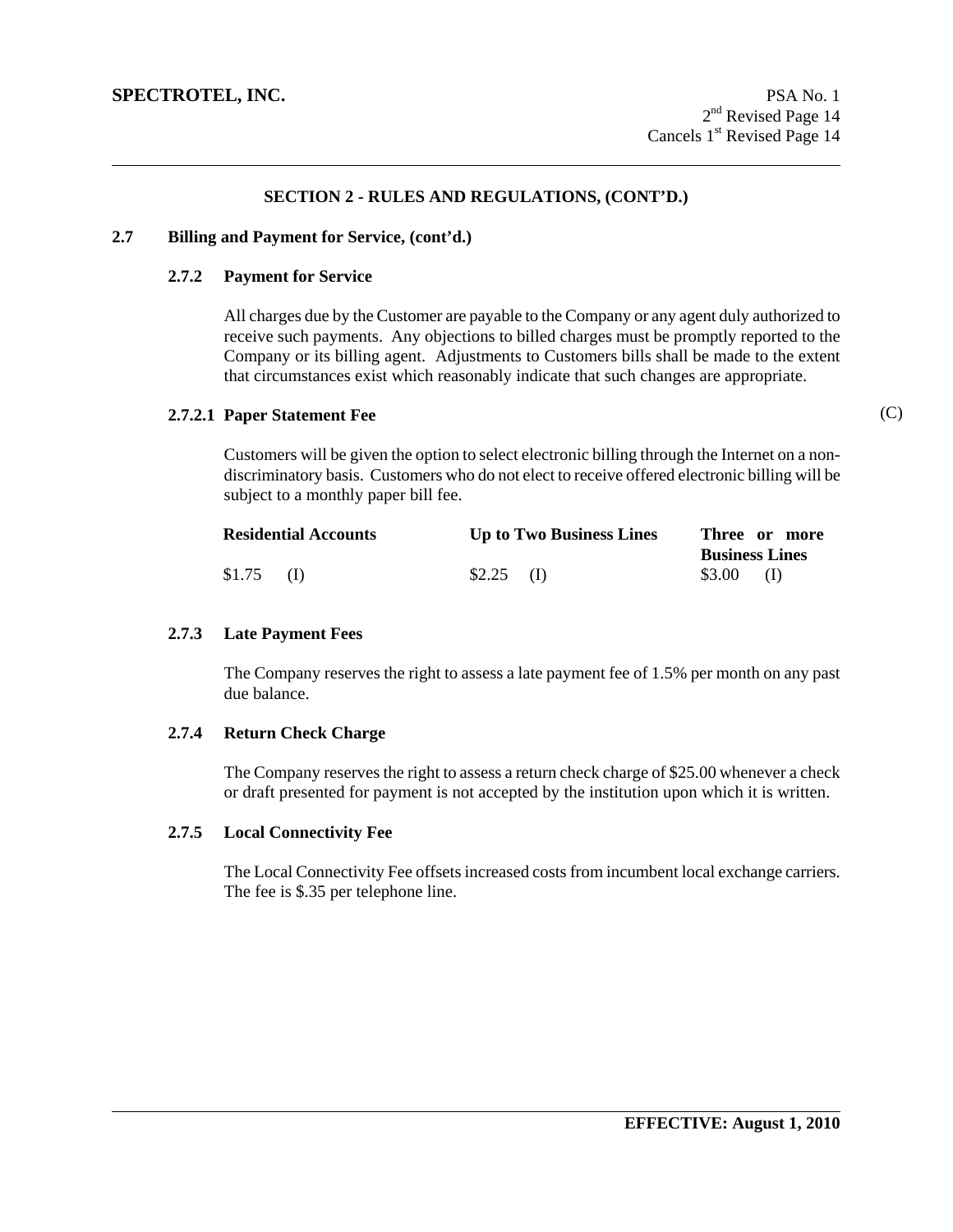### **2.8 Deposits**

The Company reserves the right to examine the credit record of the Customer. If the Customer's financial condition is unknown or unacceptable to the Company, the Customer may be required to provide the Company with a security deposit which the Company may apply against overdue charges. The amount of the security deposit shall not exceed two (2) months estimated usage, may vary with the Customer's credit history and projected usage, and be collected and maintained in accordance with Commission rules. The fact that a security deposit has been made in no way relieves the Customer from the prompt payment of bills upon presentation.

### **2.9 Advance Payments**

For Customers whom the Company determines an advance payment is necessary, Spectrotel reserves the right to collect an amount not to exceed two (2) months estimated charges as an advance payment for service. This will be applied against the next month's charges and a new advanced payment may be collected for the next month, if necessary.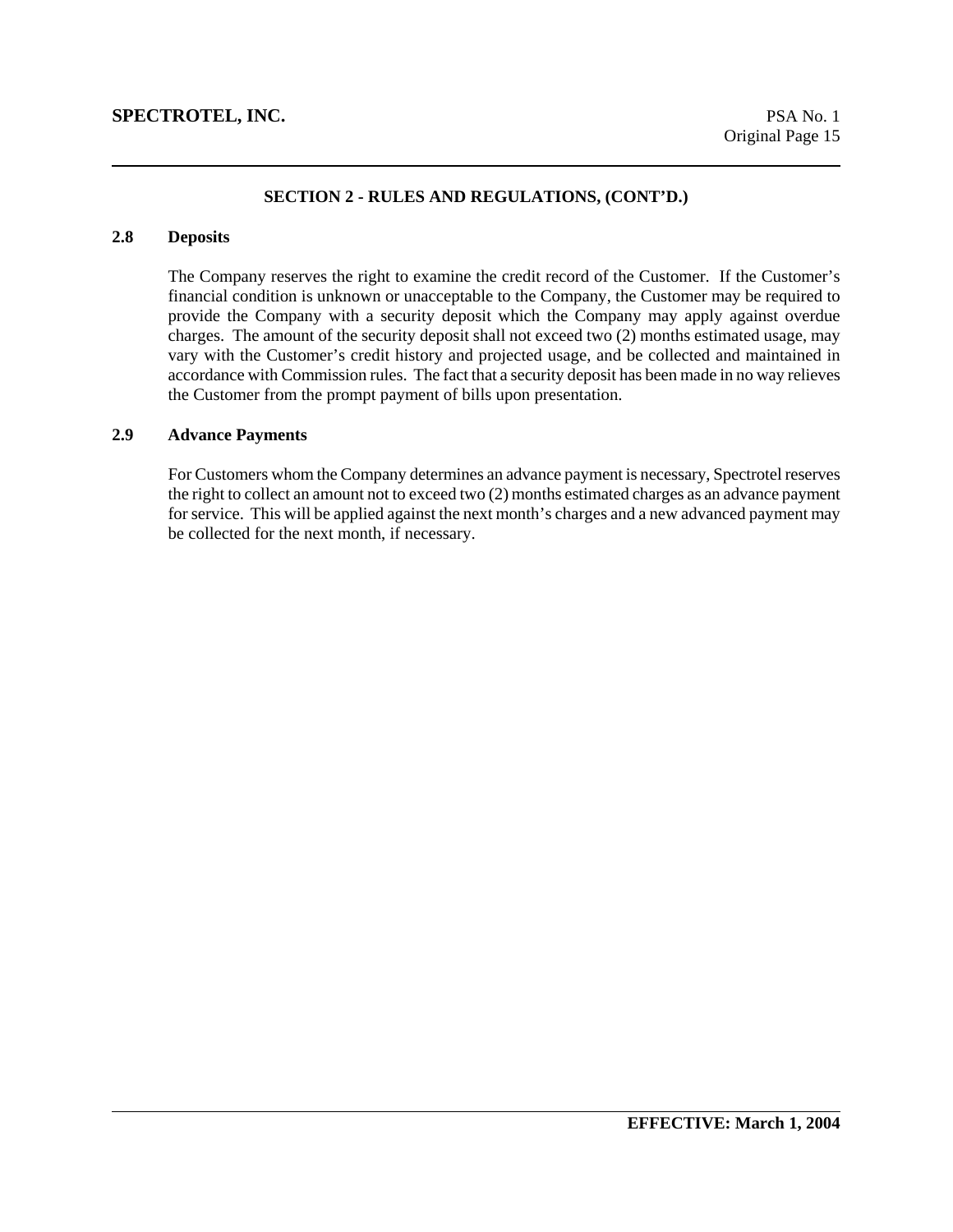#### **2.10 Taxes and Fees**

The Company reserves the right to bill any and all applicable taxes and fees in addition to the normal rates and charges for services provided to the customer. Taxes and fees include, but are not limited to: Federal Excise Tax, State Sales Tax, Municipal Tax, and Gross Receipts Tax. Such taxes and fees are in addition to rates as quoted in this PSA.

#### **2.10.1 Regulatory Administrative Fee**

The Regulatory Administrative Fee (RAF) is a monthly charge per line assessed to the end user for costs associated with regulatory proceedings and filings, compliance with regulatory orders and mandates, and administration of federally mandated taxes and surcharges.

| <b>Residential or</b><br><b>Business</b> | <b>Multiline Business</b> | <b>Centrex</b> |
|------------------------------------------|---------------------------|----------------|
| per line or trunk                        | per line or trunk         | per station    |
| \$3.43                                   | \$3.43                    | \$3.43         |

## **2.11 Terminal Equipment**

The Company's facilities and service may be used with or terminated in terminal equipment or communications systems such as a PBX, key system, single line telephone, or pay telephone. Such terminal equipment shall be furnished and maintained at the expenses of the Customer. The Customer is responsible for all costs at his or her premises, including personnel, wiring, electrical power, and the like, incurred in the use of Spectrotel's service. When such terminal equipment is used, the equipment shall comply with the generally accepted minimum protective criteria standards of the telecommunications industry.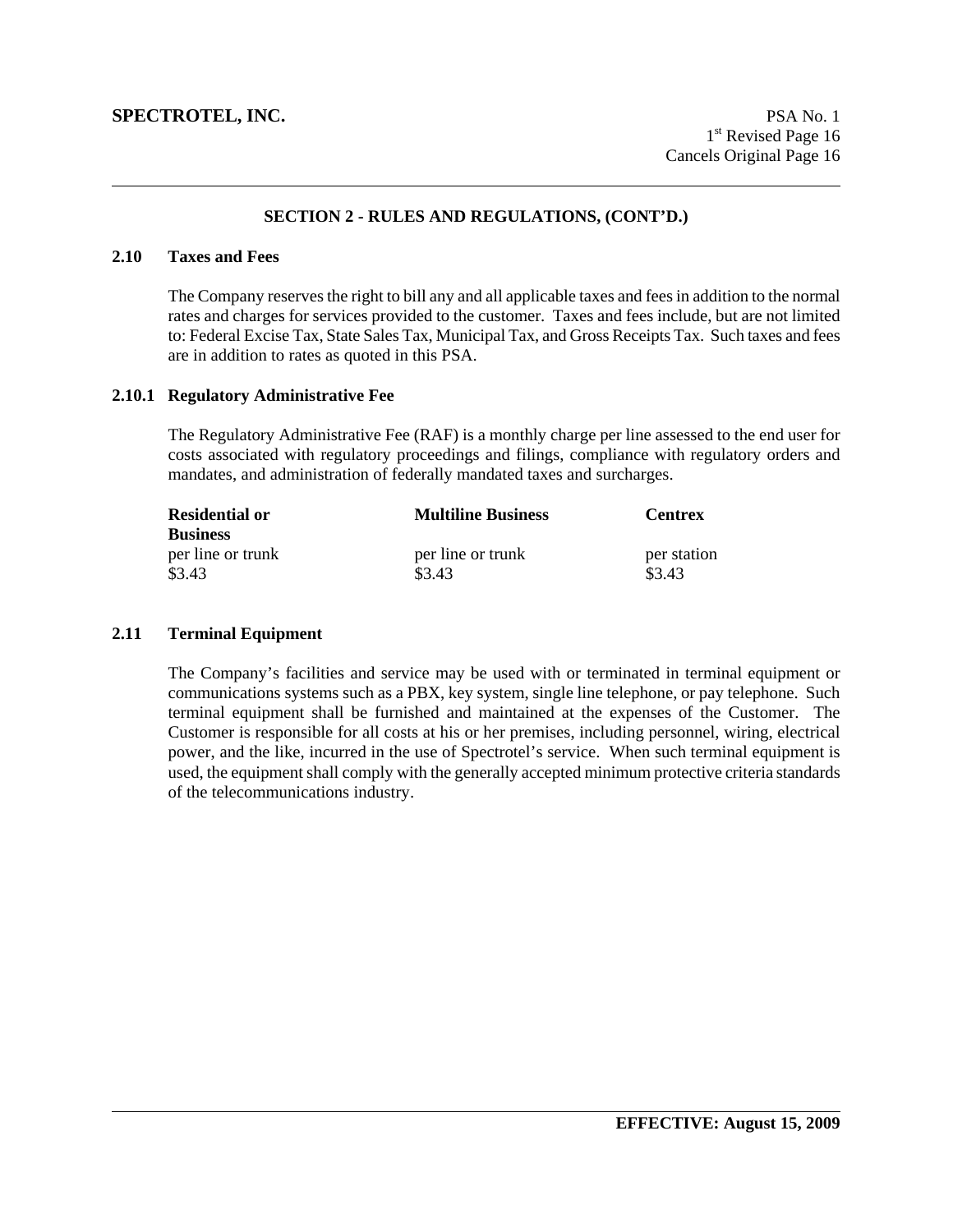### **2.12 Interconnection**

- **2.12.1** Service furnished by the Company may be interconnected with services or facilities of other authorized communications common carriers and with private systems, subject to technical limitations established by the Company. Service furnished by the Company is not part of a joint undertaking with such other common carriers or systems. The Company does not undertake to provide any special facilities, equipment, or services to enable Customer to interconnect the facilities or the equipment of the Company with services or facilities of other common carriers or with private systems.
- **2.12.2** Interconnection with the services or facilities of other common carriers shall be under the applicable terms and conditions of this PSA and the other common carrier's tariffs or tariff equivalents.

#### **2.13 Inspection, Testing and Adjustment**

The Company may, upon reasonable notice, make such tests and inspections as may be necessary to determine whether the terms and conditions of this PSA are being complied with in the installation, operation or maintenance of the Customer's or the Company's facilities or equipment. The Company may interrupt service at any time, without penalty or liability, due to the departure from or reasonable suspicion of the departure from any of these terms and conditions.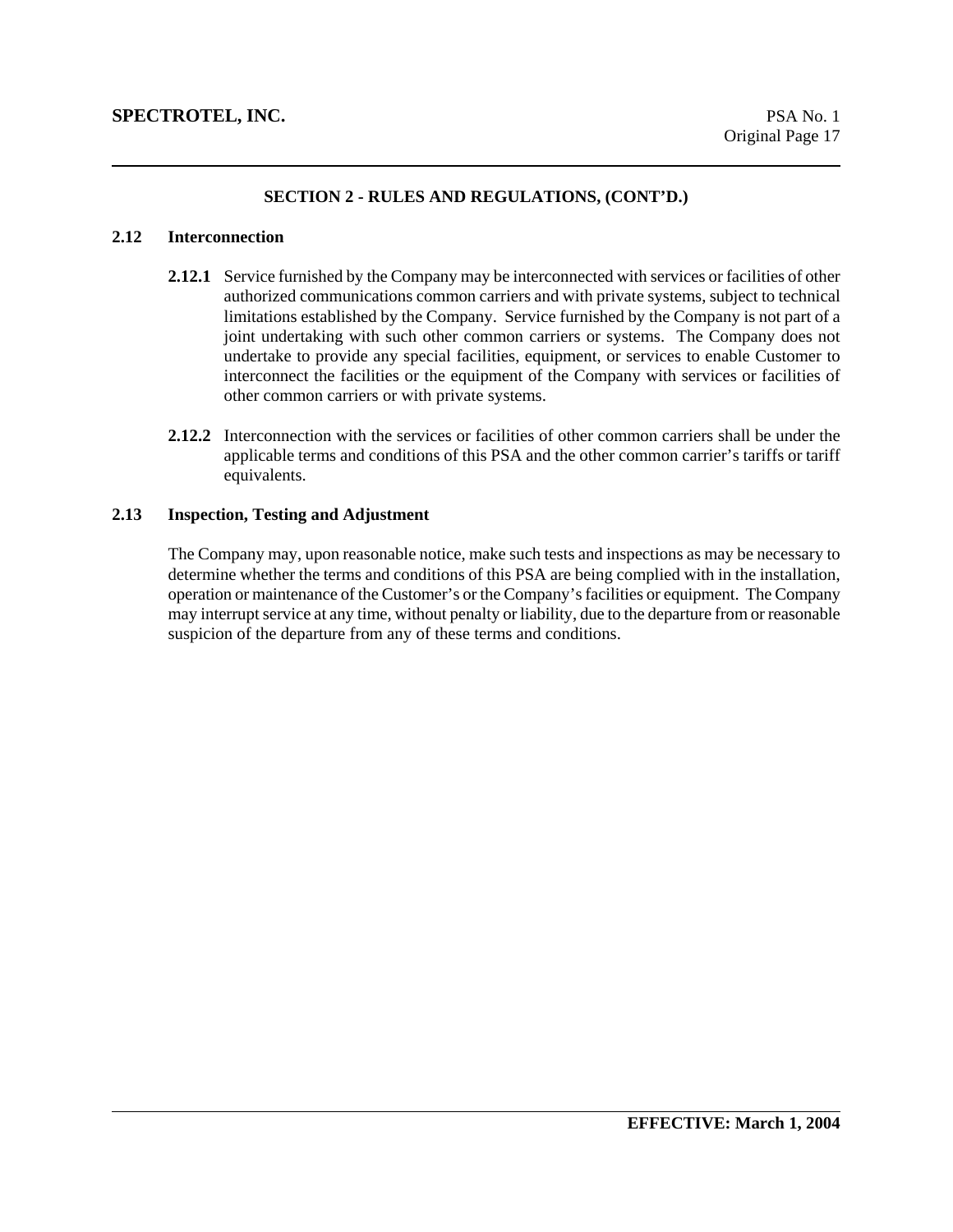#### **2.14 Credit Allowances for Interruption of Service**

Credit allowances for interruption of service which are not due to the Company's inspection or testing, to the negligence of the Customer, or to the failure of channels, equipment and/or communications systems provided by the Customer, are subject to the general liability provisions set forth in this PSA.

It shall be the obligation of the Customer to notify the Company immediately of any interruption in service for which a credit allowance is desired by Customer. Before giving such notice, the Customer shall ascertain that the trouble is not within his or her control, or is not in wiring or equipment, if any, furnished by Customer.

For purposes of credit computation every month shall be considered to have 30 days. The Customer shall be credited for an interruption of one day (24 hours) or more at the rate of 1/30th of the monthly charge for the services affected for each day that the interruption continues.

Credit Formula

 $Credit = A/30$  x B

 $A =$  outage time in days.

 $B =$  total monthly charge for affected service.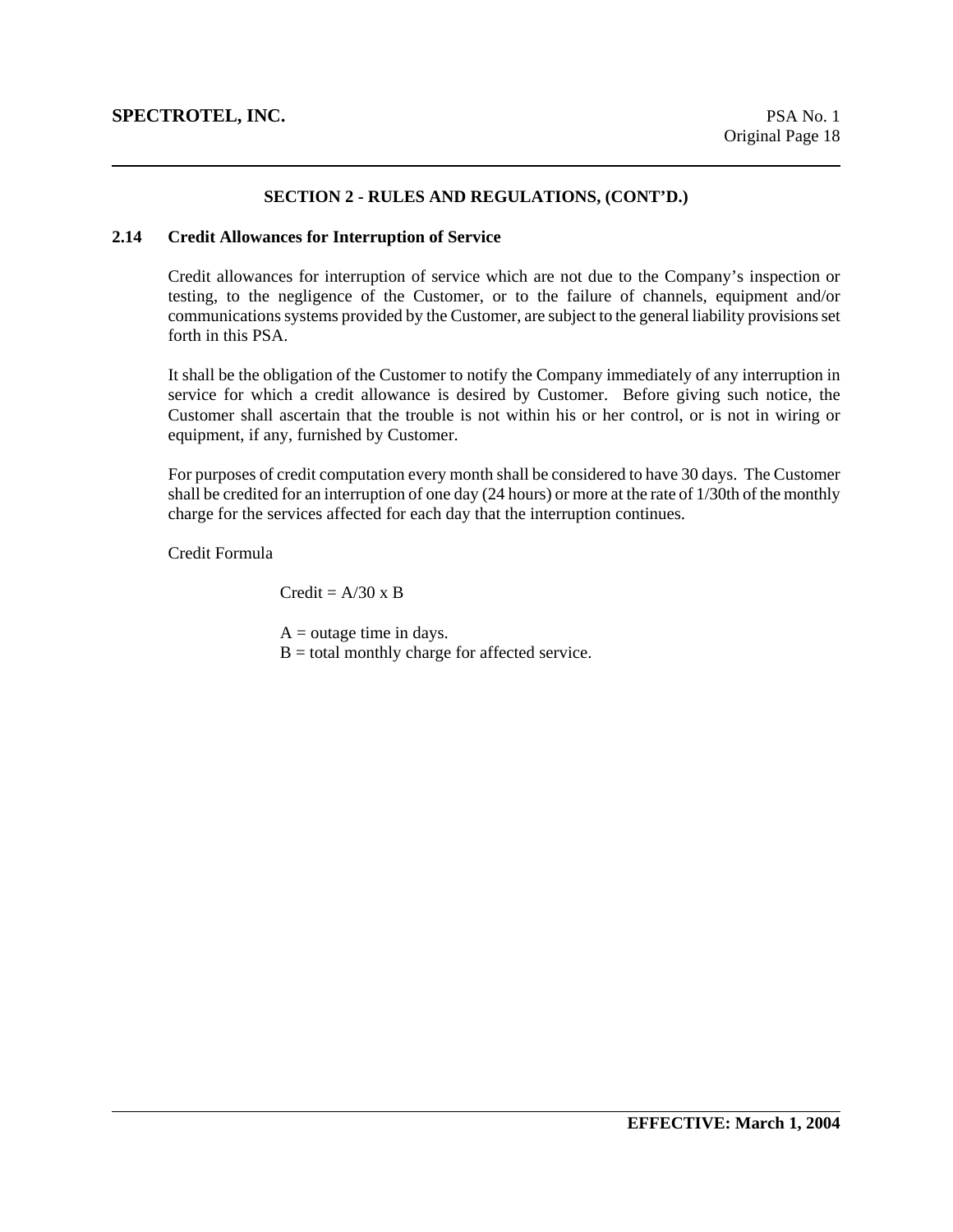### **2.15 Cancellation by the Customer**

The Customer may have service canceled or discontinued upon 30 days notice to the Company. Customers terminating service prior to the expiration of the thirty (30) day notice period will not receive a prorated refund of fixed or recurring monthly charges which are billed in advance.

### **2.16 Refusal or Discontinuance by the Company**

Service continues to be provided until canceled by the Customer, in writing, or until discontinued by the Company as set forth below. The Company may render bills subsequent to the termination of service for charges incurred before termination.

- **2.16.1** For Nonpayment: The Company, by written notice to the Customer and in accordance with applicable law, may discontinue service or cancel an application for service without incurring any liability when there is an unpaid balance for service that is more than 30 days overdue.
- **2.16.2** For Returned Checks: The Customer whose check or draft is returned unpaid for any reason, after two attempt at collection, shall be subject to discontinuance of service in the same manner as provided for nonpayment of overdue charges.
- **2.16.3** For Lack of Use: The Company, by written notice to the Customer, may discontinue service in the same manner as provided for nonpayment of overdue charges if after sixty (60) days the service has not been used.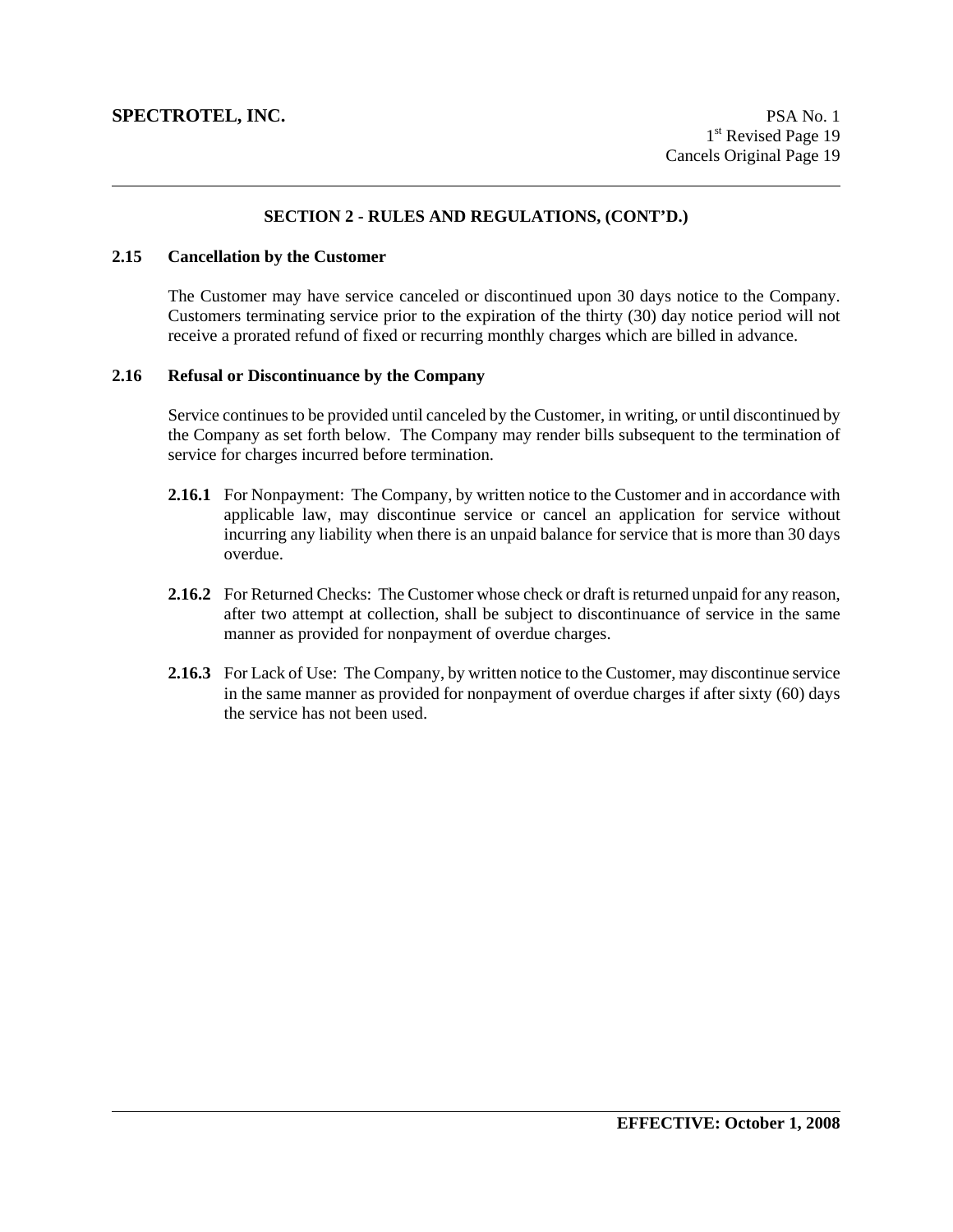#### **2.16 Refusal or Discontinuance by the Company, (cont'd.)**

- **2.16.4** For any violation of law or of any of the provisions governing the furnishing of service under this PSA. The Customer shall be subject to discontinuance of service, without notice, for any violation of any law, rule, regulation or policy of any government authority having jurisdiction over service, or by reason of any order or decision of a court or other government authority having jurisdiction which prohibits the Company from furnishing such service.
- **2.16.5** For the Company to comply with any order or request of any governmental authority having jurisdiction: The Customer shall be subject to discontinuance of service, without notice, for the Company to comply with any order or request of any governmental authority having jurisdiction.
- **2.16.6** For unauthorized or unlawful use of Travel Service numbers and Authorization Codes: Travel Service numbers and Authorization Codes are issued only by the Company to the Customer and may not be sold or otherwise distributed without the written consent of the Company. Any unauthorized or unlawful use of such numbers or codes shall result in the immediate termination of service without notice.

### **2.17 Restoration of Service**

If service has been discontinued for nonpayment or as otherwise provided herein and the Customer wishes it continued, service shall, at the Company's discretion, be restored when all past due amounts are paid or the event giving rise to the discontinuance (if other than nonpayment) is corrected.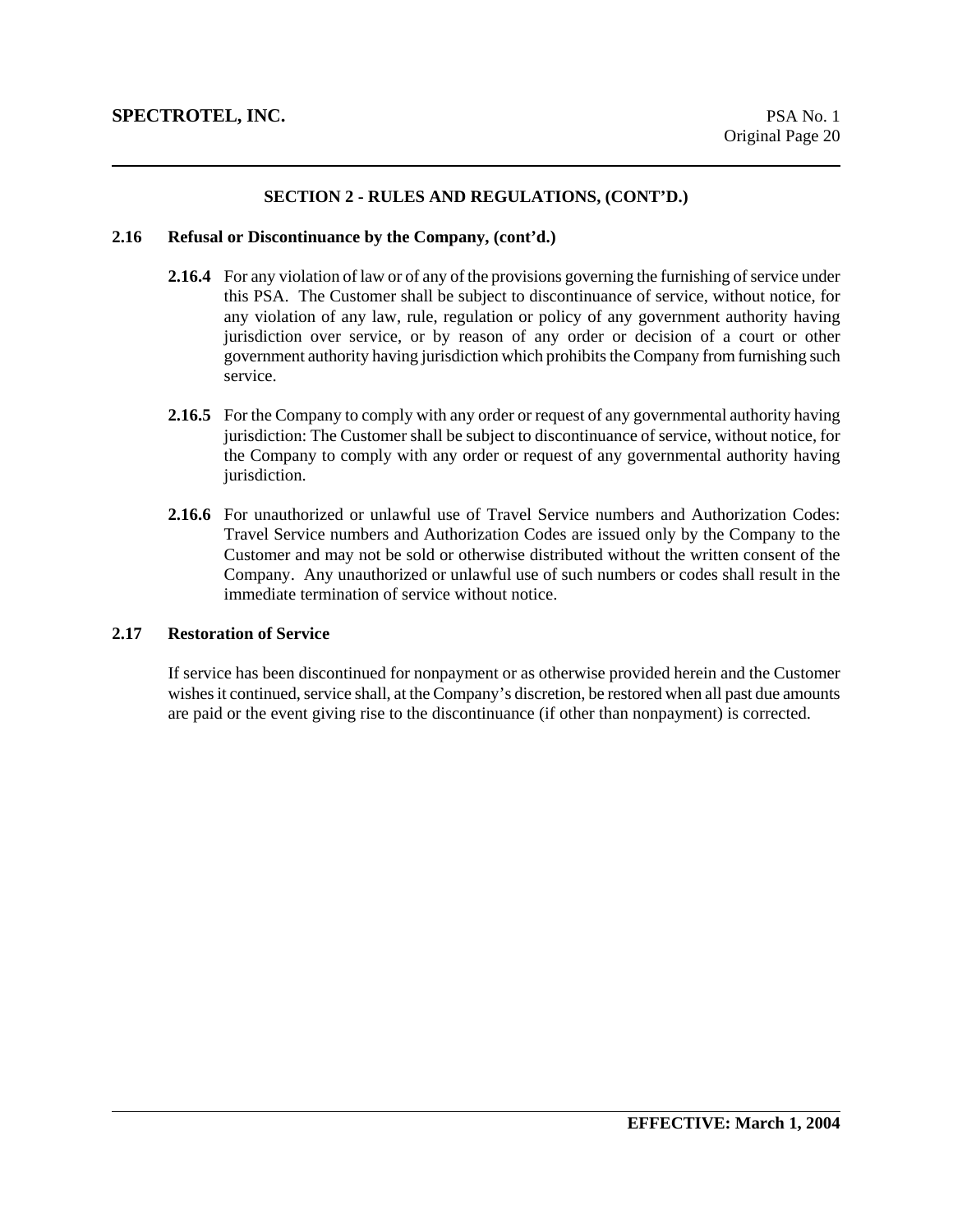#### **2.18 Use of Recording Devices**

Customers and Authorized Users who use recording devices do so at their own risk. A Customer or Authorized User may only use a recording device if the Customer or Authorized User complies with the requirements of this section and only if the Customer or Authorized User is able to connect or disconnect the recording device, or turn the recording device on or off, at will.

- **2.18.1** A Customer or Authorized User may record a conversation if the Customer or Authorized User obtains written or verbal consent to the recording of all parties to the conversation prior to or at the beginning of the conversation.
- **2.18.2** A distinctive recorder tone must be repeated at intervals of approximately fifteen (15) seconds to alert all parties to the conversation that a recording device is being used.
- **2.18.3** The requirements of 2.18.1 and 2.18.2 are waived for Broadcast licensees who use a recording device to record a conversation for broadcast if all parties to the conversation are aware that the conversation will be broadcast.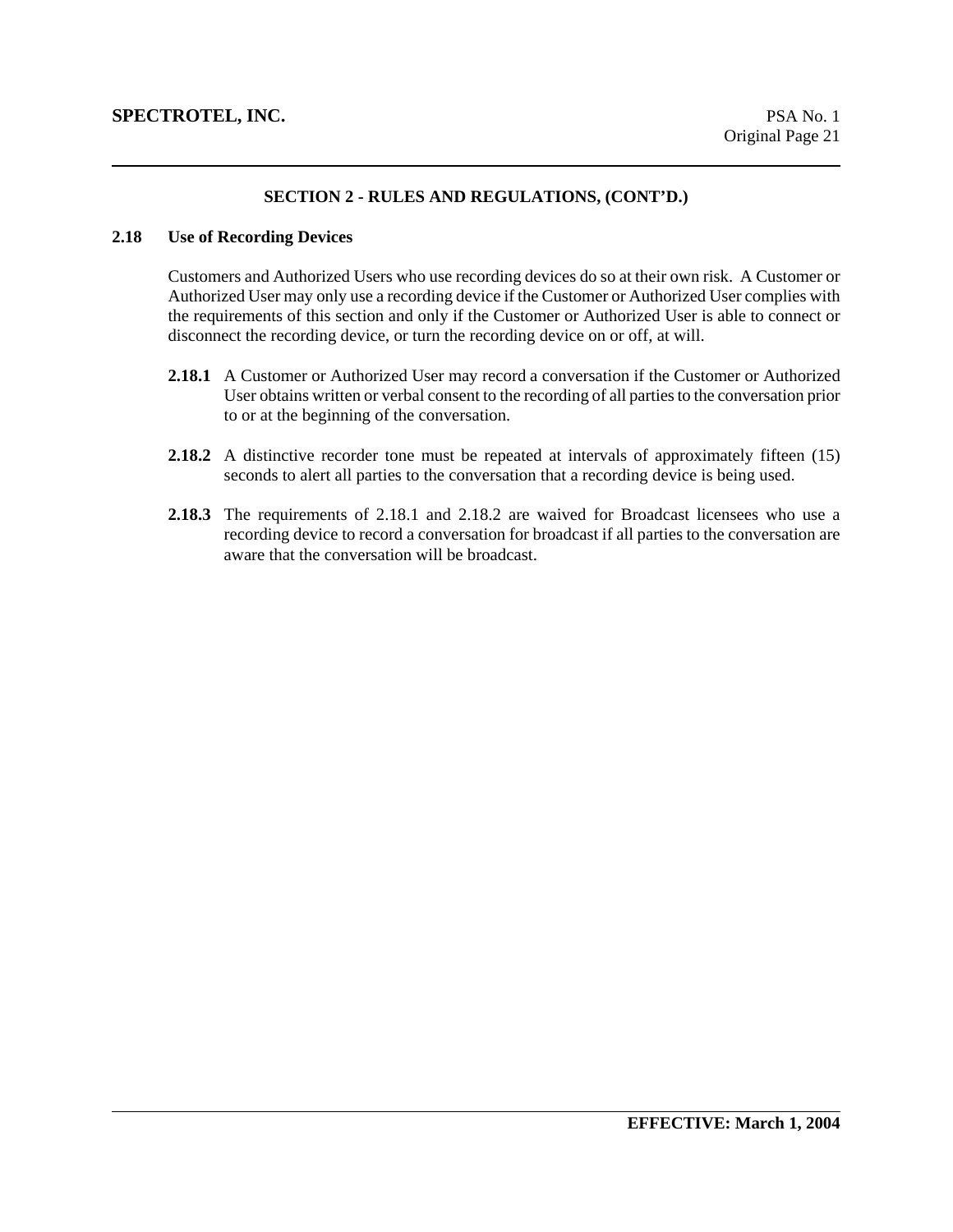### **SECTION 3 - SERVICE DESCRIPTIONS AND RATES**

## **3.1 General**

Spectrotel provides direct dialed outbound service, inbound service, travel card and access to directory assistance for communications originating and terminating within the United States under the terms of this PSA.

Direct dial service is offered from originating locations within the mainland United States. Calls may be placed to locations within the mainland United States, Alaska, Hawaii, Puerto Rico and the U.S. Virgin Islands.

In-bound toll-free service is available to Customers served from locations within the mainland United States. Originating locations for calls placed to the Company's toll-free number service must be within the mainland United States, Alaska, Hawaii, Puerto Rico and the U.S. Virgin Islands.

When a Customer elects to use the Company's Travel Service, calls may be initiated from any location within the United States from which the caller can dial the appropriate access code(s) and may be placed to any location within the mainland United States, Alaska, Hawaii, Puerto Rico and the U.S. Virgin Islands.

Customers are billed based on their use of Spectrotel's network and services. Charges may vary by service offering, mileage band, class of call, time of day, day of week, and/or call duration.

Customers that subscribe to the Company's unlimited local and unlimited regional calling services are eligible for unlimited long distance calling service. Qualifying customers can have no more than 25 lines per account and a maximum of 10 lines are eligible for unlimited long distance plans. Unlimited long distance plans are for reasonable business calling patterns and are not available for use with modems, dialers, voice message broadcasting, broadcast faxing or marketing activity. Call centers, telemarketers, and certain marketing companies are not eligible for unlimited long distance on any telephone line.

Long distance usage in excess of 3,000 minutes per bill cycle is considered marketing activity and noncompliant with the regulations of the service. Overage above 3,000 minutes will be billed at \$0.15 per minute or at the prevailing interstate rate for business customers, which ever is lower. The Company reserves the right to terminate a Customer's Unlimited Local Usage, Unlimited Toll, or Unlimited Long Distance plan for use with non-voice traffic, marketing activity or excessive usage without notice. Regulations for unlimited local and unlimited regional calling can be found in the Company's individual state tariffs.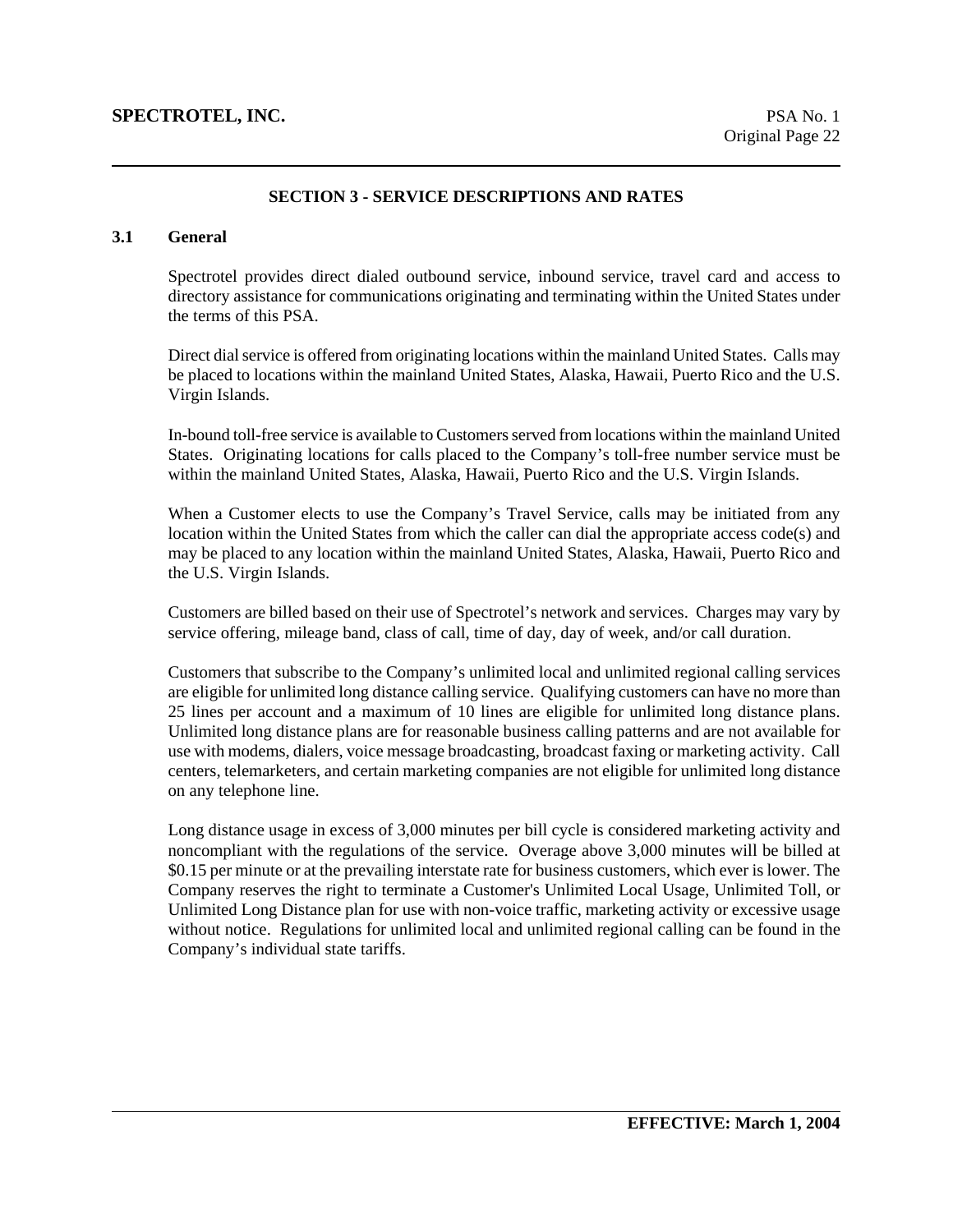### **3.2 Timing of Calls**

Billing for calls placed over the Spectrotel network is based in part on the duration of the call as follows, unless otherwise specified in this PSA.

- **3.2.1** Call timing begins when the called party answers the call (i.e., when two way communications are established.) Answer detection is based on standard industry answer detection methods, including hardware and software answer detection.
- **3.2.2** Chargeable time for calls ends when one of the parties disconnects from the call.
- **3.2.3** For billing purposes, minimum call duration periods vary by service and are specified by product or option in subsequent sections of this PSA.
- **3.2.4** For billing purposes, usage after the initial period varies by service and is specified by product or option in subsequent sections of this PSA.
- **3.2.5** The Company will not bill for unanswered calls. When a Customer indicates that he/she was billed for an uncompleted call, Spectrotel will reasonably issue credit for the call.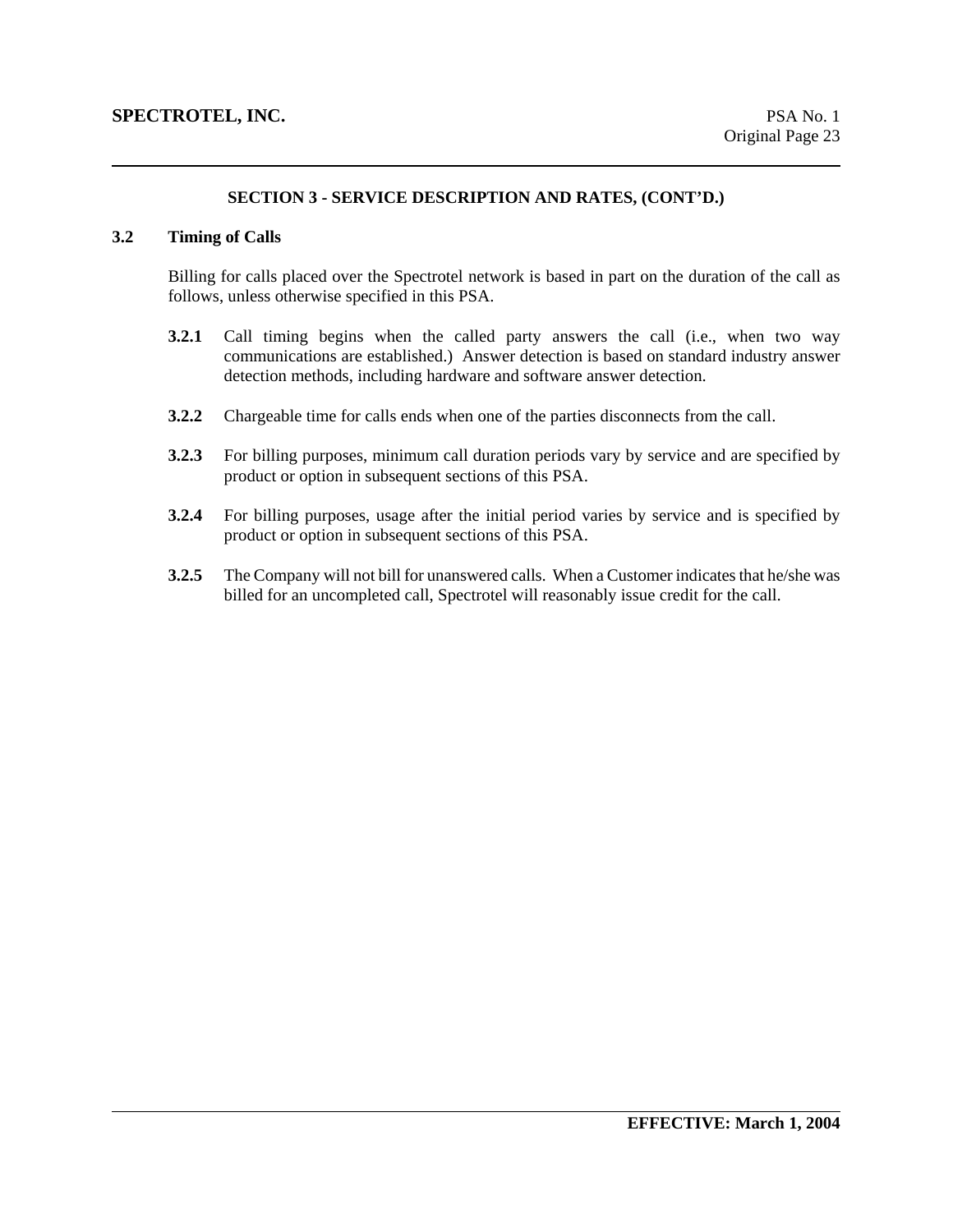## **3.3 Rate Periods**

The Company does not offer time-of-day discounts.

# **3.4 Calculation of Distance**

The Company does not offer mileage-sensitive services.

# **3.5 Holidays**

The Company does not offer Holiday discounts.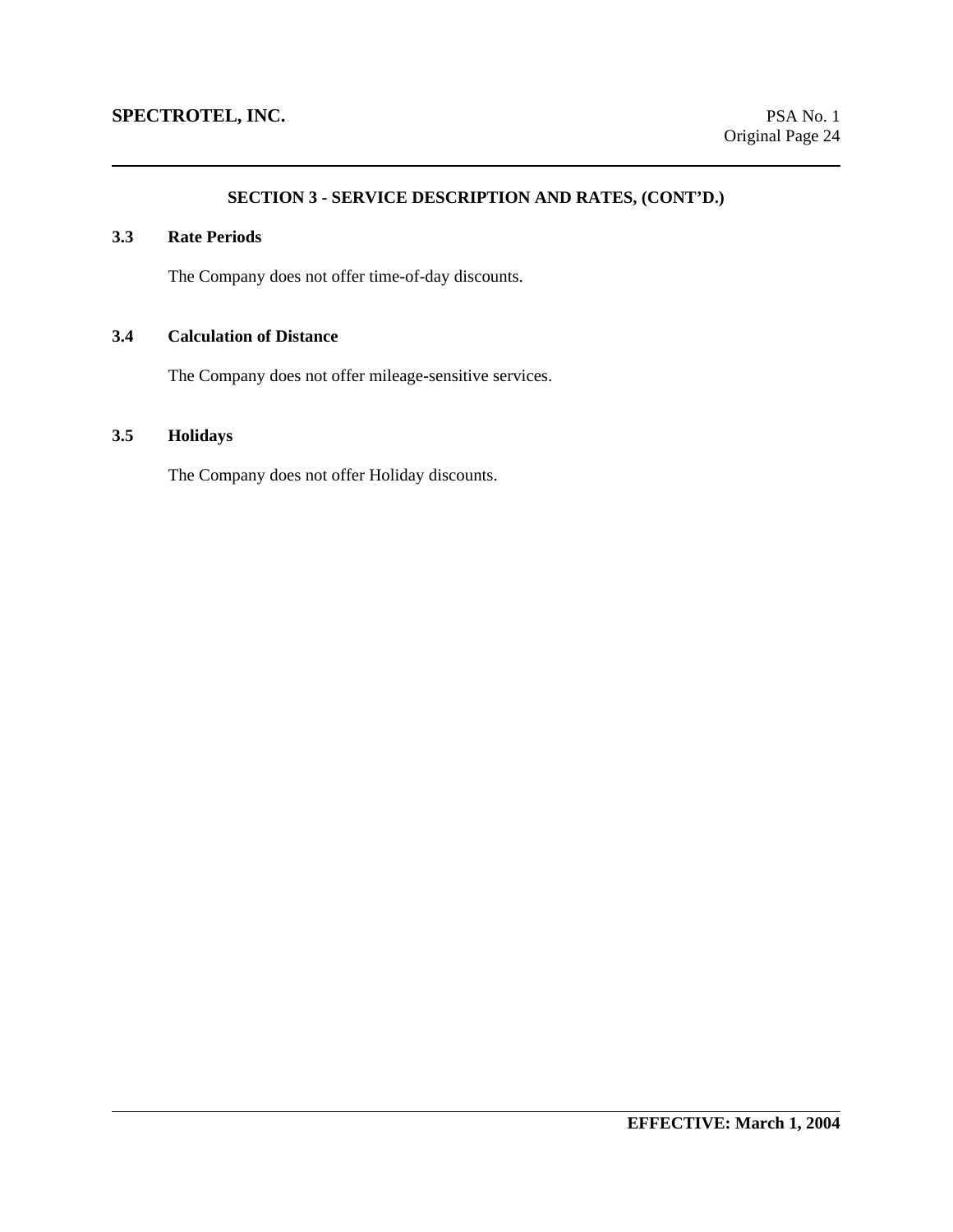#### **3.6 Public Telephone Surcharge**

In order to recover the Company's expenses to comply with the FCC's pay telephone compensation plan effective on October 7, 1997 (FCC 97-371), an undiscountable per call charge is applicable to all interstate, intrastate and international calls that originate from any domestic pay telephone used to access Company services. This surcharge, which is in addition to standard tariffed usage charges and any applicable service charges and surcharges associated with the Company service, applies for the use of the instrument used to access The Company service and is unrelated to the Company service accessed from the pay telephone.

Pay telephones include coin-operated and coinless phones owned by local telephone companies, independent companies and other interexchange carriers. The Public Pay Telephone Surcharge applies to the initial completed call and any reoriginated call (i.e., using the "#" symbol).

Whenever possible, the Public Pay Telephone Surcharge will appear on the same invoice containing the usage charges for the surcharged call. In cases where proper pay telephone coding digits are not transmitted to the Company prior to completion of a call, the Public Pay Telephone Surcharge may be billed on a subsequent invoice after the Company has obtained information from a carrier that the originating station is an eligible pay telephone.

The Public Pay Telephone Surcharge does not apply to calls placed from pay telephones at which the Customer pays for service by inserting coins during the progress of the call.

Rate per Call:  $$0.54$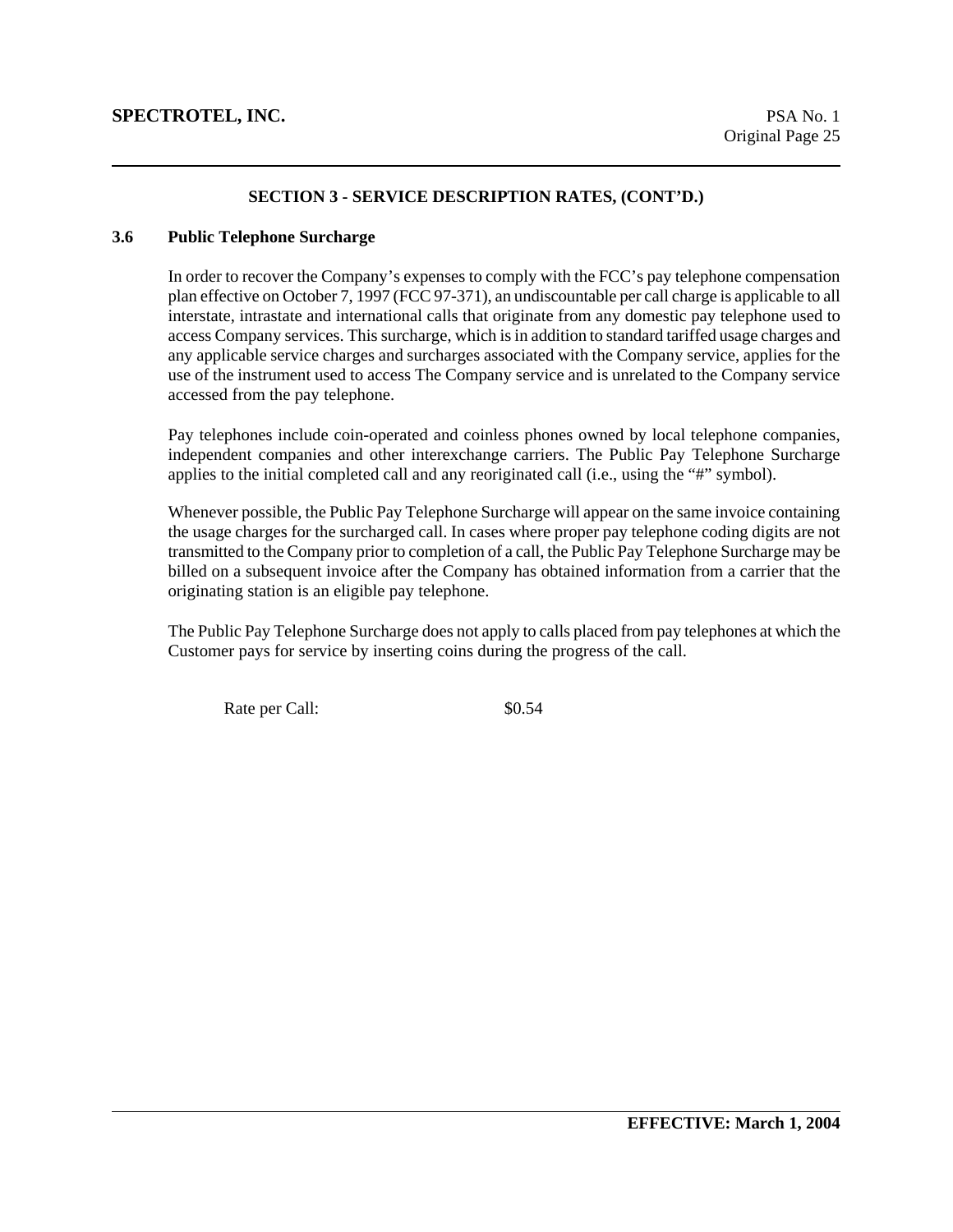### **3.7 Carrier Access Fee**

The Carrier Access Fee is a per line monthly charge applicable to all lines or trunks that are presubscribed to the Company or the Company's underlying carrier(s), regardless of the particular service option selected by the Customer.

Monthly, Per Line or Trunk  $$4.31$ 

<sup>1</sup>Calls to CNMI are billed in whole minute increments.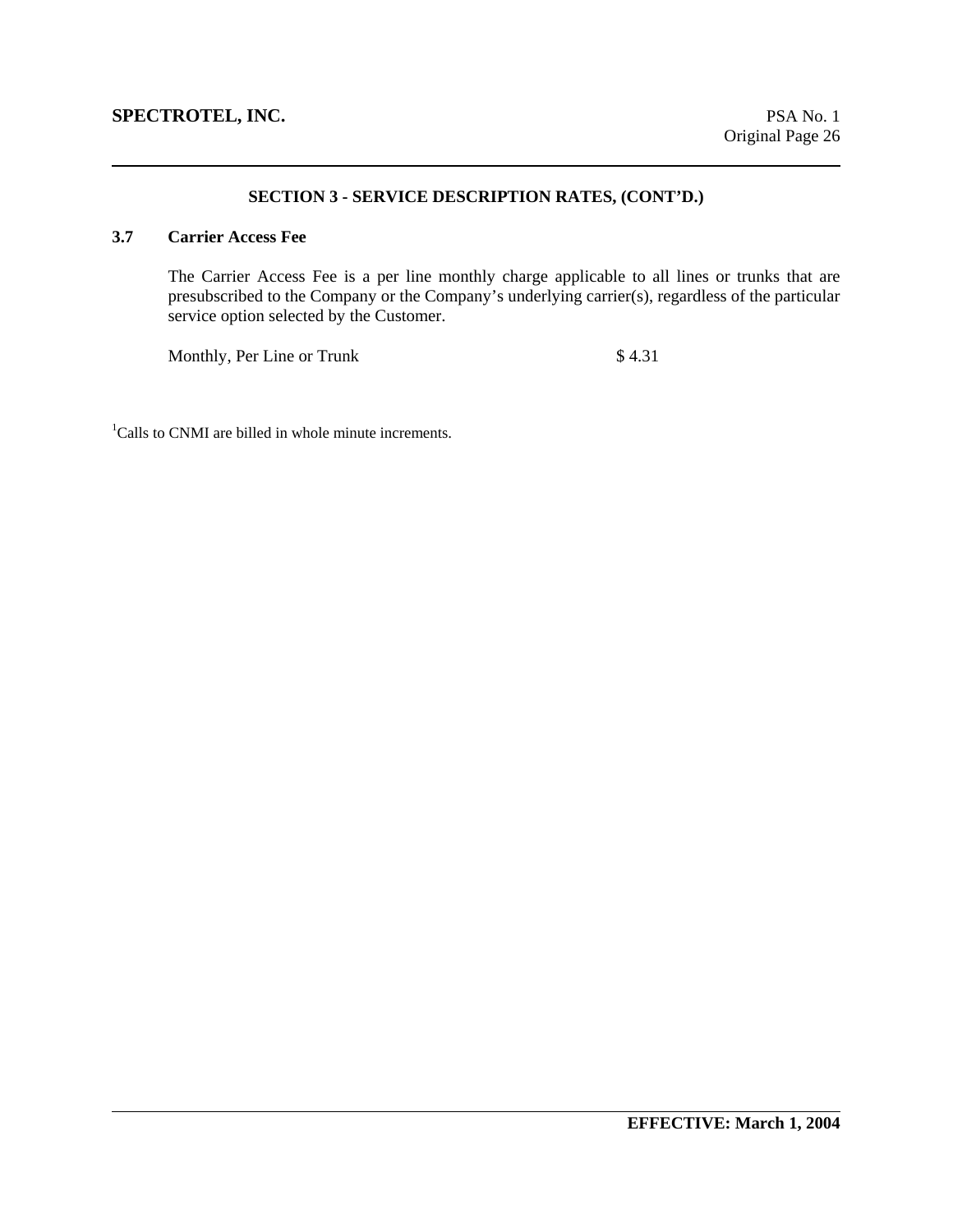#### **3.8 Interstate Switched Service**

#### **3.8.1 Interstate Switched Service**

Interstate Switched Service is an outbound calling plan available to Customers who presubscribe to the any one of the Company local exchange services. Calls are billed in six (6) second increments after an initial period for billing purposes of eighteen (18) seconds.

Per Minute Rate:  $\frac{$0.15}{2}$ 

#### **3.8.2 Unlimited Long Distance Calling**

 Interstate Switched Service is an outbound calling plan available to Customers who presubscribe to the Company's unlimited local exchange services. Unlimited long distance does not include Calling Card, Directory Assistance, Extended Domestic (Hawaii, Alaska, USVI, PR) North American Numbering Plan calls (Mexico and Canada), or international calls.

Monthly Recurring Charge: \$29.99

### **3.8.2 Carrier Cost Recovery Surcharge**

 The Carrier Cost Recovery Surcharge (CCRS) is a monthly charge per line assessed to the end user for carrier access charges and expenses.

| <b>Residential or</b> | <b>Multiline Business</b> | <b>Centrex</b> |  |
|-----------------------|---------------------------|----------------|--|
| <b>Business</b>       |                           |                |  |
| per line or trunk     | per line or trunk         | per station    |  |
| \$2.50                | \$2.50                    | \$2.50         |  |

 \*Centrex arrangements of 9 or fewer lines will be billed at the Multiline Business rate for each arrangement.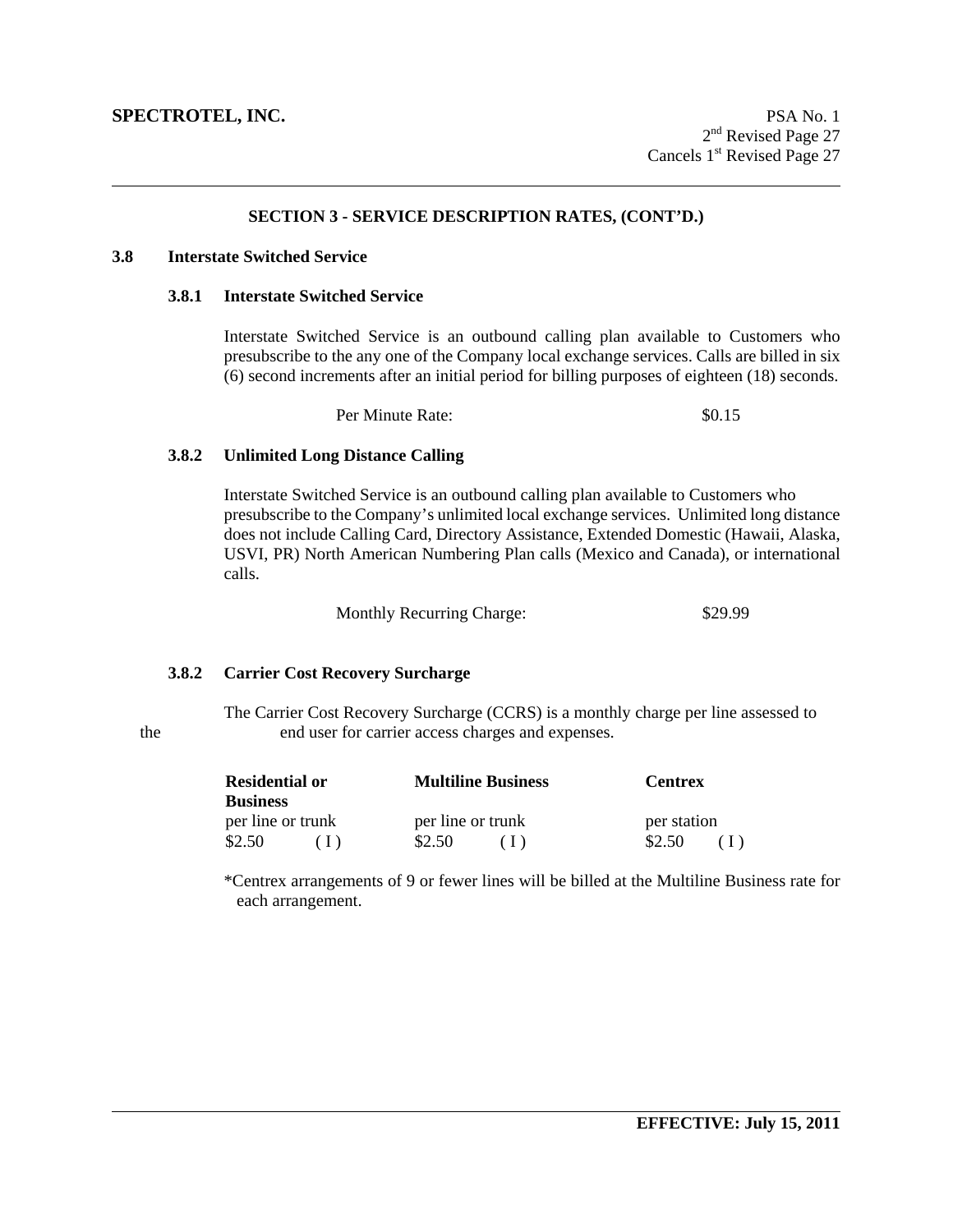#### **3.9 Toll Free Services**

#### **3.9.1 Switched Toll Free**

Switched Toll Free is available to Customers for incoming calls. Calls originate from any interstate or intrastate location over a toll free number and terminate to a Customer-provided switched access line. Call charges are billed to the Subscriber rather than to the originating caller. Rates are neither time-of-day sensitive nor mileage sensitive. Calls are billed in six (6) second increments after a minimum call duration for billing purposes of eighteen (18) seconds. Rates are not mileage or time-of-day sensitive. A Monthly Recurring Charge applies in addition to usage rates.

| Rate Per Minute:                 | \$0.15  |  |
|----------------------------------|---------|--|
| <b>Monthly Recurring Charge:</b> | \$10.00 |  |

#### **3.9.2 Switched Toll Free Directory Listing Service**

Switched Toll Free Directory Listing Service is available to Customers who require a directory listing of their toll free number. The customer will pay a per number charge each time the Customers toll free number is requested and provided. There is a monthly recurring charge for each Toll Free Directory Listing and a non-recurring charge to establish each listing.

| Toll-Free Directory Assistance Charges:               | NRC       | <b>MRC</b>      |
|-------------------------------------------------------|-----------|-----------------|
| Directory Assistance Listing Implementation           | -15<br>S. | $$ -0 -$        |
| Directory Assistance Listing per Toll-Free Number     | $S - 0 -$ | \$15            |
| Toll Free Directory Assistance Usage Charges:         |           | Charge Per Call |
| Per Toll-Free Number Provided - Automated             |           | \$1.25          |
| Per Toll-Free Number Provided - Via Operator          | \$ 2.00   |                 |
| Per Toll-Free Number Provided - Via Directory Express |           | \$0.75          |
| Per Toll-Free Number Provided - Via Internet Website  |           | \$0.90          |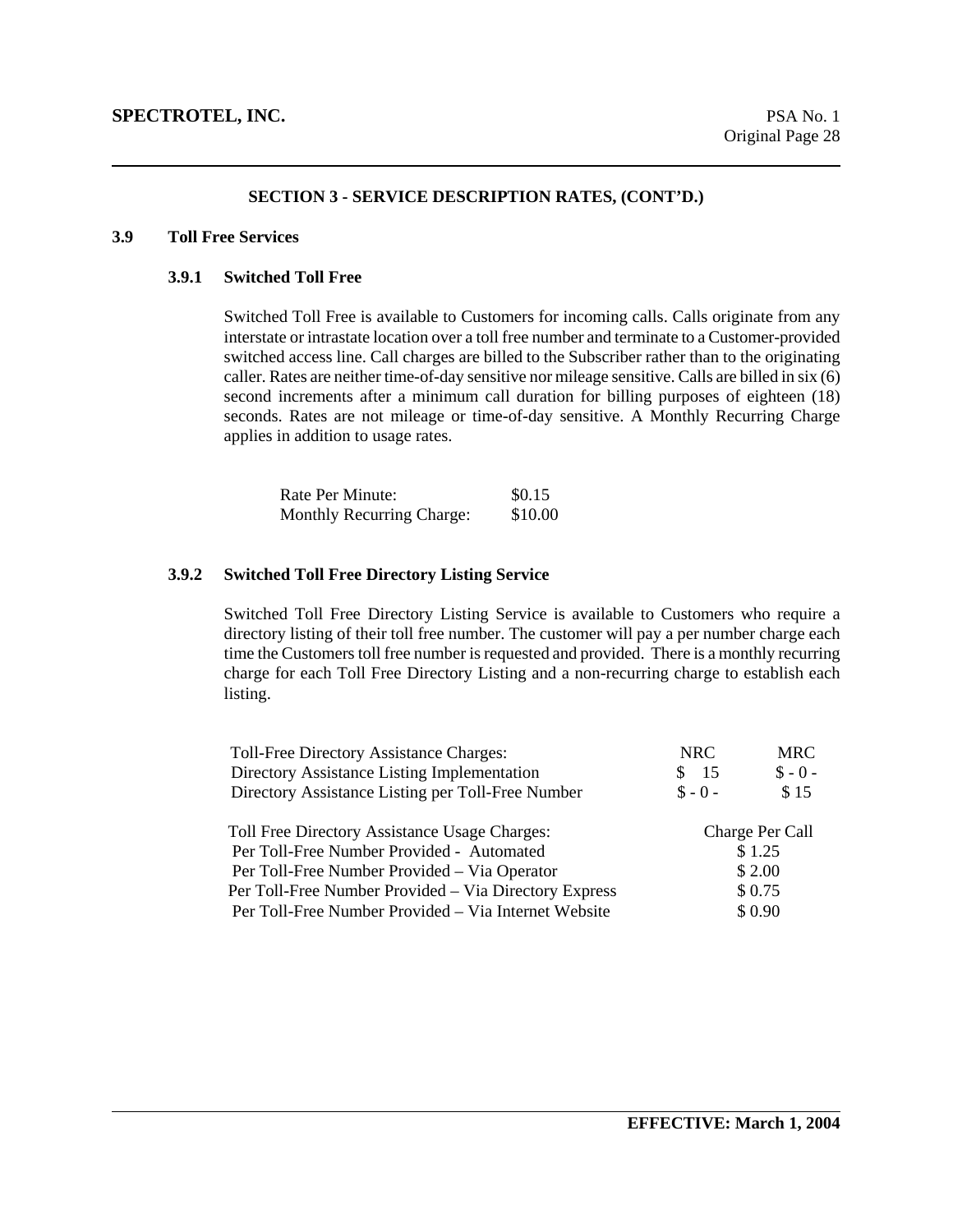### **3.10 Calling Card Service**

Calling Card Service is available to Customers for placing calls while away from home or office. Calls are originated by dialing a toll-free access number, followed by an account identification number and personal identification number. Calls may originate from standard residential, business or pay telephone access lines and may terminate to any interstate location. Calls are billed in sixty (60) second increments after an initial period for billing purposes of sixty (60) seconds. A one-time card set-up fee applies. There is no per call charge.

| Rate Per Minute: | \$0.12 |
|------------------|--------|
| Set-up Fee:      | \$0.50 |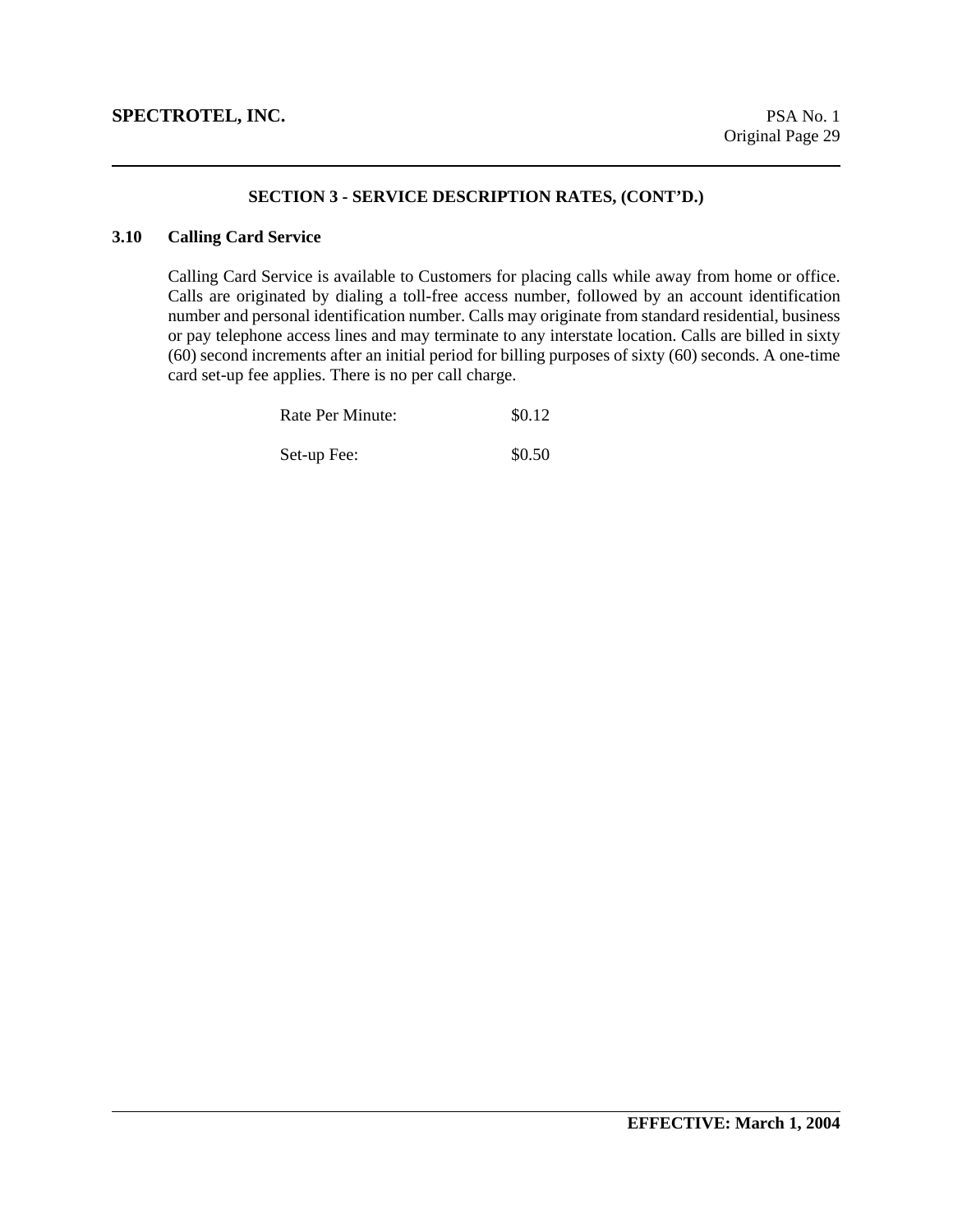### **3.11 Directory Assistance**

Directory Assistance is available to Spectrotel Customers. Directory Assistance charge applies to each call to the Directory Assistance Bureau. Up to two requests may be made on each call to Directory Assistance. The Directory Assistance charge applies to each call regardless of whether the Directory Assistance Bureau is able to furnish the requested telephone number.

Per Call Charge: \$2.50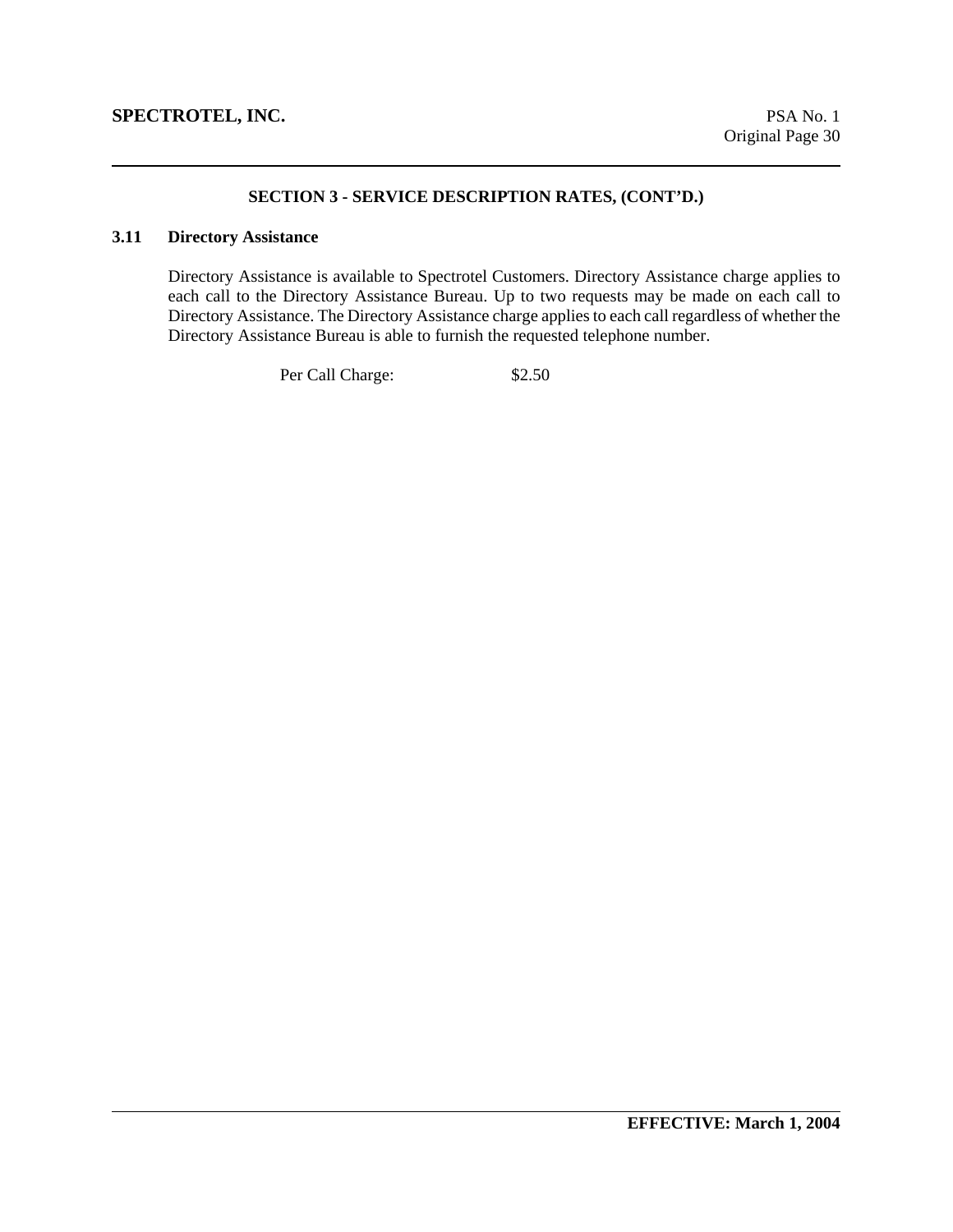## **SECTION 4- PROMOTIONS**

## **4.1 Demonstration of Service**

From time to time the Company may demonstrate service for potential Customers by providing free use of its network on a limited basis for a period of time, not to exceed one (1) month. Demonstration of service and the type, duration or quantity of service provided will be at the Company's discretion.

#### **4.2 Promotions - General**

From time to time, the Carrier may provide promotional offerings to introduce a current or potential Subscriber to a service not being used by the subscriber. These offerings may be limited to certain dates, times or locations and may waive or reduce recurring or non-recurring charges.